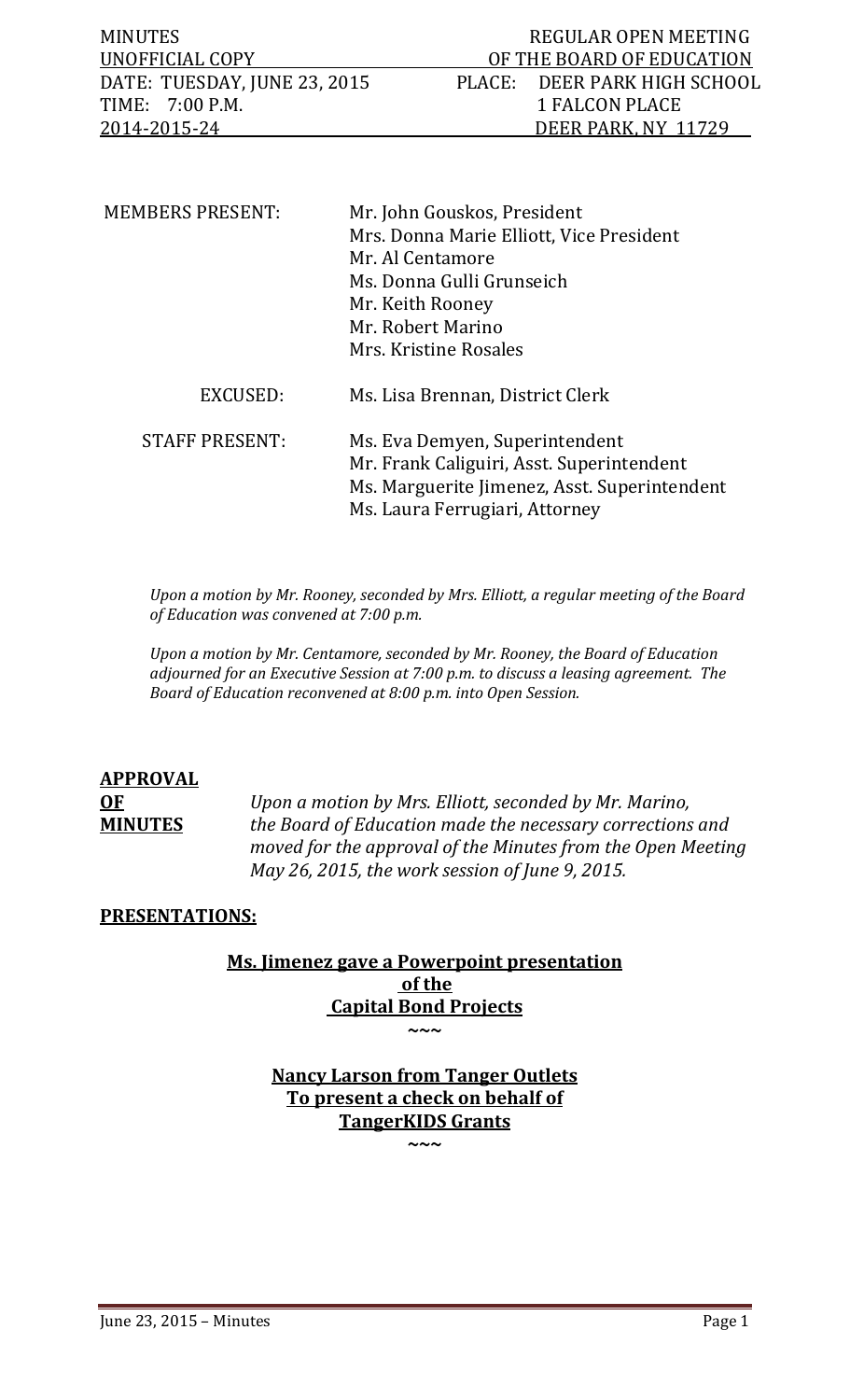## **Students who placed first in the 17th legislative district and first in Suffolk County for producing a 30 second PSA on the hazards of energy drinks Presented by: Ms. Werner**

Oluchi Amah Debbie Baculima Karishma Shah James Depre Stephanie Vaia **~~~**

#### **FRENCH EXAM WINNERS Presented by: Ms. Palasciano**

## **Students that placed in Suffolk County**

Rebecca Fox - Level 1 A Chapter Rank-5th Dana Berhalter - Level 1A Chapter Rank-6th Yasmeen Syedda - Hensley Level 1A Chapter Rank-10th

## **AATF Suffolk Chapter: Placements by level**

**Suffolk: Placed in the Top 10** Sameer Riaz - 8th (level 01) Jennifer Sebok - 7th (level 01) Jessica Siford - 9th (level 01) Alisha Suhail - 8th (level 01) Alexandra Lane - 6th (level 2) Catherine Taipe - 8th (level 2) Sabah Siddique - 10th (level 4) **Nation: Placed Nationally** Alexandra Lane - 10th (level 2)

## **H.S. STUDENTS WHO PARTICIPATED IN PROJECT IMPACT Presented by: Ms. Deacon**

**~~~**

Maria and Kristina Skoljarev Jasawn (JJ) Thompson Taylor Brennen Christopher Tavella Destiny Smith Matthew Lynchard, Director & Videographer

**~~~**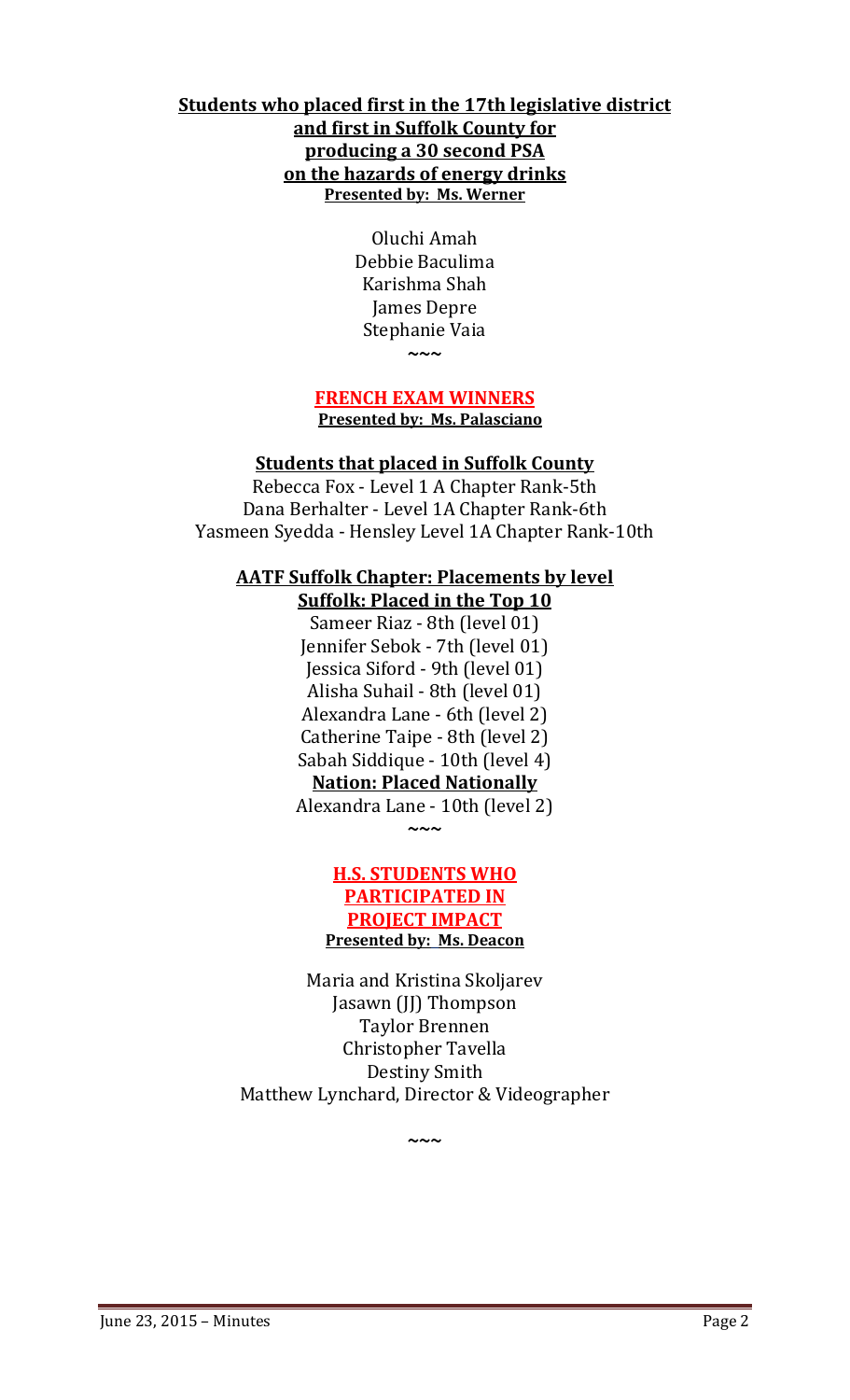## **DECA PARTICIPANTS**

#### **Presented by: Mr. Menig**

Ayinde Briggs, Automotive Services Marketing Honorable Mention Suffolk<br>Stephen Lew, Principles of Business Management Honorable Mention Suffolk, State Participant Stephen Lew, Principles of Business Management<br>Nick Shanahan, Personal Financial Literacy Danial Khoshkehpazi, Restaurant & Food Service Management Honorable Mention Suffolk, State Participant<br>Ashley Ahmad and Kristina Kozakevitch, Hospitality Services Team Honorable Mention Suffolk, State Participants Ashley Ahmad and Kristina Kozakevitch, Hospitality Services Team Honorable Mention Suffolk, State Participants<br>Fatima Humayun, Principles of Hospitality Fatima Humayun, Principles of Hospitality<br>
Nabila Alim, Human Resources Management<br>
Trophy Suffolk Nabila Alim, Human Resources Management<br>
1988 Trophy Suffolk (Trah Afzal, Quick Serve Restaurant Management Trophy Suffolk Ifrah Afzal, Quick Serve Restaurant Management **Trophy Suffolk Serve Restaurant Management** Trophy Suffolk Ryan Byrne, Principles of Business Management Ryan Byrne, Principles of Business Management<br>
Justina Indelli, Hotel & Lodging Management<br>
State Participant Justina Indelli, Hotel & Lodging Management State Participant<br>Daniel Sebok, Principles of Marketing State Participant State Participant Daniel Sebok, Principles of Marketing<br>Ronak Shah, Personal Financial Literacy Ronak Shah, Personal Financial Literacy Trophy Suffolk, State Participant<br>Martin Salgado, Food Marketing Trophy Suffolk, State Participant Kristy Kelsch, Hotel & Lodging Management<br>Gabriellia Mattera, Hotel & Lodging Management Trophy Suffolk, State Participant Gabriellia Mattera, Hotel & Lodging Management Trophy Suffolk, State Participant<br>
Dan Gerardi, Human Resources Management Trophy Suffolk, State Participant Dan Gerardi, Human Resources Management Trophy Suffolk, State Participant<br>
Parwiz Sultany, Marketing Management Trophy Suffolk, State Participant Parwiz Sultany, Marketing Management Trophy Suffolk, State Participant Tajriana Haque, Quick Serve Restaurant Management Trophy Suffolk, State Participant<br>Malique Papallier, Sports & Entertainment Marketing Trophy Suffolk, State Participant Malique Papallier, Sports & Entertainment Marketing Trophy Suffolk, State Participant<br>Trophy Suffolk, State Participant<br>Trophy Suffolk, State Participant Eric LaMotte, Sports & Entertainment Marketing Trophy Suffolk, State Participant<br>Nick DiModica and John Santare, Hospitality Services Team Trophy Suffolk, State Participants Nick DiModica and John Santare, Hospitality Services Team<br>Adam Ahmed, Principles of Finance Alban Astafa, Restaurant & Food Service Management<br>Lauren Lazarte, Principles of Hospitality Lauren Lazarte, Principles of Hospitality<br>
Trophy Suffolk, Top 10 Test NY State<br>
Trophy Suffolk, Top 10 Test NY State<br>
Trophy Suffolk, Top 10 Test NY State Nicola Ingrassia, Entrepreneurship Participating Event Peter Demopoulos and Joseph Sanchez,<br>Marketing Communications Team Marketing Communications Team Trophy Suffolk,  $5<sup>th</sup>$  Place NY State, International Participants<br>Shahan Mian, Principles of Finance  $3<sup>rd</sup>$  Place Suffolk,  $4<sup>th</sup>$  Place NY State, International Participant

Honorable Mention Suffolk, State Participant<br>Honorable Mention Suffolk, State Participant Trophy Suffolk, State Participant<br>Trophy Suffolk, State Participant 1<sup>st</sup> Place Suffolk, Top 10 Test NY State<br>Trophy Suffolk, Top 10 Test NY State Trophy Suffolk, Top 10 Test NY State<br><sup>7th</sup> Place NY State

3<sup>rd</sup> Place Suffolk, 4<sup>th</sup> Place NY State, International Participant

## **ATHLETIC AWARDS-SPRING 2015**

**~~~**

**Presented by: Mr. Fontana**

#### **Varsity Baseball**

Head Coach: Ryan Argenziano Assistant Coach: Chris LoPiccolo

This team was recognized by New York State as a Scholar Athlete Team.

Carlos Miranda (All-League All-League )<br>Daniel Sciabarassi (All-League ) Daniel Sciabarassi<br>Oliver Tavares

Connor Hewlette Academic All-League, Scholar Athlete<br>Carlos Miranda All-League All-League, Scholar Athlete

## Additional Scholar Athlete Members<br>Garret Belford **Frank Contains Calder**

Garret Belford Thomas Calder Nickolas DeJohn Thomas Gucker Michael Isola<br>1999 - John Ognibene Mallon Mallon Mallon Mallon Mallon Mallon Mallon Mallon Mallon Mallon Mallon Mallon Mall<br>1999 - Thomas Rennert

Justin Vivas-Mendez

## **Varsity Softball**

Head Coach: John McCaffrey Assistant Coach: Anthony Cinquemani

This team was a class "AA" playoff qualifier and was recognized by New York State as a Scholar Athlete Team. Coach McCaffrey was named League III Coach of the Year.

Nancy Burns All-League, Scholar Athlete<br>
Jacqueline Collard All-League, Scholar Athlete Jacqueline Collard All-League, Scholar Athlete<br>Antonia Santora All-League, Scholar Athlete Antonia Santora All-League, Scholar Athlete<br>Victoria Fox All-Conference, Scholar Ath All-Conference, Scholar Athlete

June 23, 2015 – Minutes Page 3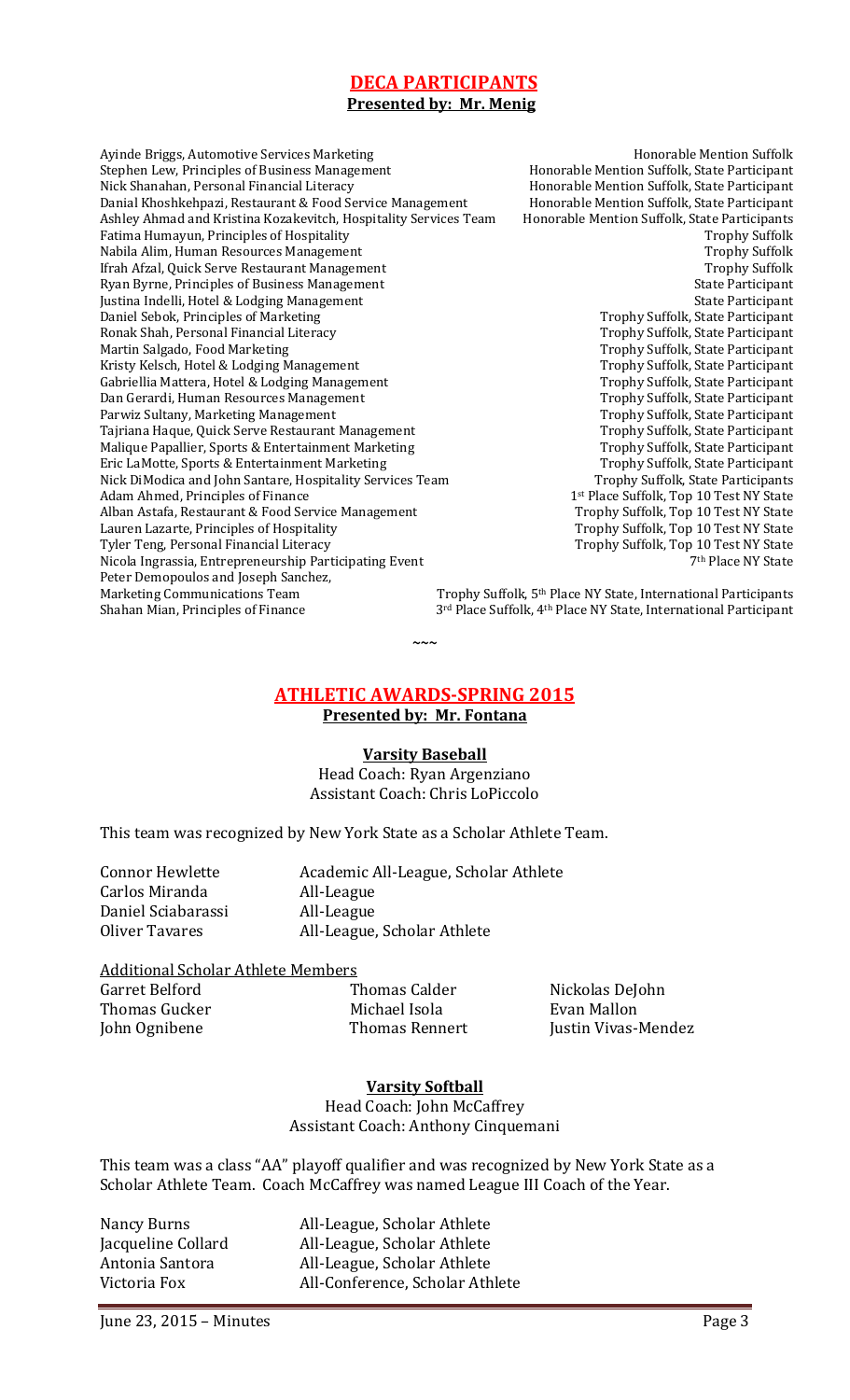Alexandra Collard Marisol Florez<br>Rebecca Lucas Brianna Trovato

#### **Varsity Boys Lacrosse**

Head Coach: Mike McLaughlin Assistant Coach: Rob Franco

Jarret Bonser

Peter Tortorici Unsung Hero Award

## Additional Sportsmanship Award Members

Calogero Arena Joseph Baldassare Matthew Bisono<br>Vito Bonventre Ayinde Briggs Ronald Carey Vito Bonventre Ayinde Briggs Ronald Carey Matthew Guglielmi Ramel Hill Kevin Loeber Michael Marro Reyhan Merekar Nicholas Olsen

Anthony Esposito Dylan Frangip<br>Ramel Hill Kevin Loeber

Justin Wyhowanec

#### **Varsity Girls Lacrosse**

Head Coach: Nina Ragone Assistant Coach: Brittany Hohwald

This team was recognized by New York State as a Scholar Athlete Team.

| <b>Kasey Dorney</b> | Unsung Hero Award, Scholar Athlete |
|---------------------|------------------------------------|
| Hailey Leitch       | All-League, Scholar Athlete        |

Additional Scholar Athlete Members<br>Kerrin Bates [a Kerrin Bates Jayda Brown Gianna Coletto Catherine Pfundstein

Kristen DeBiase Jenna Doolan Lauren Gentile

## **Varsity Boys Golf**

Head Coach: Alex Mesimeris

This team was recognized by New York State as a Scholar Athlete Team.

| Nicholas Crocco  | All-League, Scholar Athlete                 |
|------------------|---------------------------------------------|
| Jonathan Hovanec | All-League, Scholar Athlete                 |
| Eric LaMotte     | All-League, All-Conference, Scholar Athlete |

Additional Scholar Athlete Members Peter Demopoulos John Santare

Dominck Cito Vincent Cotrone Frank Cresciullo

#### **Varsity Girls Golf** Head Coach: Dave DePrima

This team was recognized by New York State as a Scholar Athlete Team.

Julianna Diaz Sabrina Grunseich Hope Mahon Kristina Occhino Alexis Paulich Jasmine Perez Alexandra Stehlik

Brittany Broccio Samantha Coyne Samantha Cresciullo<br>
Julianna Diaz Sabrina Grunseich Hope Mahon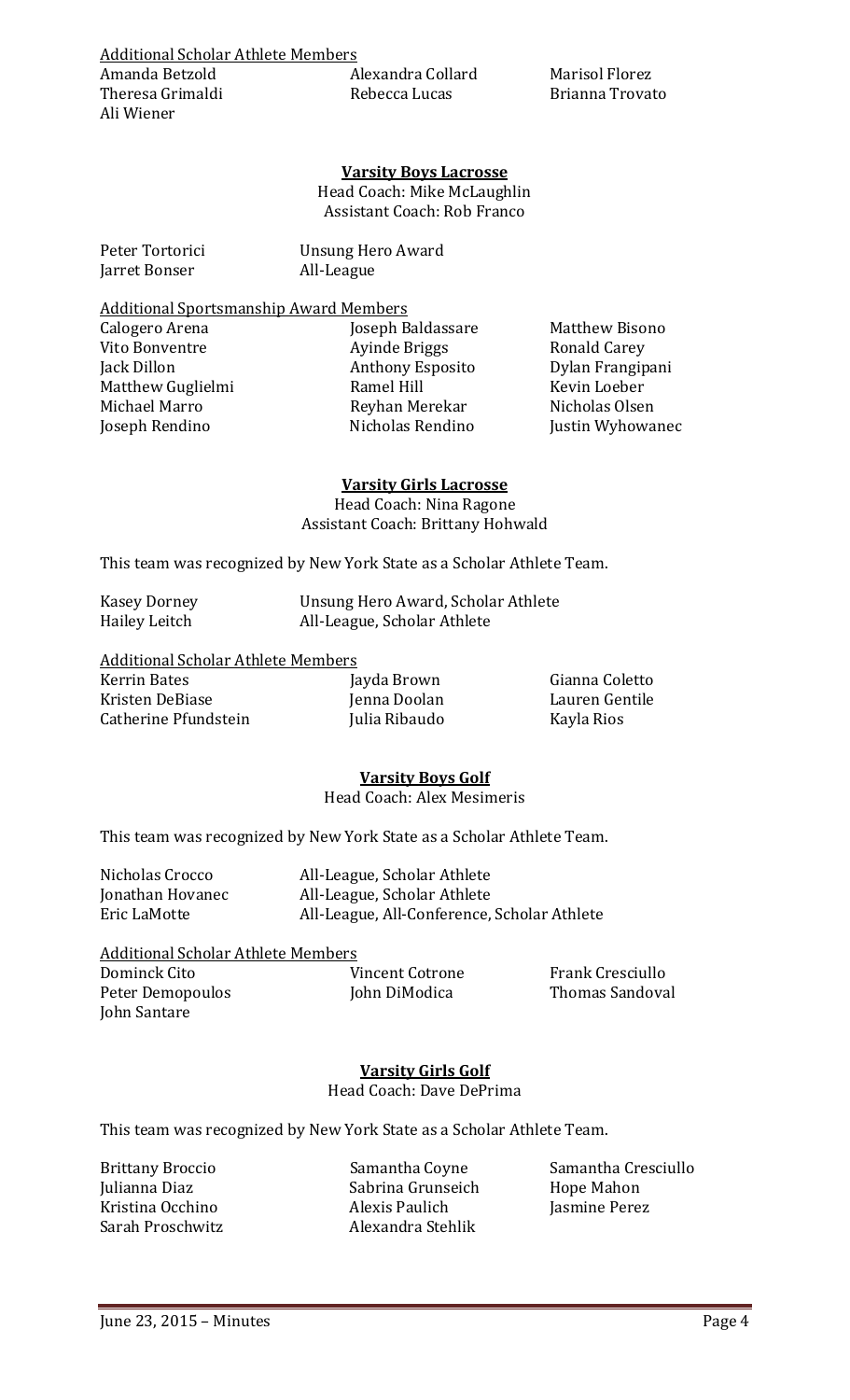## **Varsity Boys Tennis**

Head Coach: Anthony Tannacore

This team was recognized by New York State as a Scholar Athlete Team.

Brandon Doogan Section XI Sportsmanship Award, Scholar Athlete<br>Sean Sanchez All-League, Scholar Athlete All-League, Scholar Athlete<br>All-League Nicholas Shanahan<br>Cagri Senlik Cagri Senlik All-League, Scholar Athlete All-County, Scholar Athlete

Additional Scholar Athlete Members<br>Kevin Chang Timothy Mulholland

Kevin Chang Kenneth Del Cid Salvatore Mule

#### **Varsity Boys Track**

Head Coach: Thomas Brouillard Assistant Coach: PJ Slackman

This team was recognized by New York State as a Scholar Athlete Team.

| Joseph Curry    | All-League                  |
|-----------------|-----------------------------|
| Nicholas Fenton | All-League                  |
| Joseph Ranni    | All-League                  |
| Alvin Sime      | All-League, Scholar Athlete |
|                 |                             |

Additional Scholar Athlete Members<br>Adam Ahmed Ryan Brown

Christopher Cox Alex Delassalle Richard Incandela Mark Martin Sergio Martinez<br>
DeAndre Tention Michael Theiling

Michael Theiling

Adam Ahmed Ryan Brown Matthew Calogianes

#### **Varsity Girls Track**

Head Coach: Jim Petti Assistant Coach: Kevin Marner

This team was recognized by New York State as a Scholar Athlete Team.

Victoria Major **All-League, Scholar Athlete** 

## Additional Scholar Athlete Members

Mollie Rooney Gabrielle Samuel<br>Christina Seem (Jackbarela-M

Aaliyah Almanzar Tanya Anand Ramsha Arshad Papri Basu Nailah Edmead Deanne Flores Carli Fonseca Amanda Gouskos Jennifer Huynh Alexandria Maniscalco Sarah Parsons<br>Kajana Powell Bianca Punger Jessica Phillips-Harris Kajana Powell Bianca Punger Izabella Varela-Moran

#### **Middle School Girls Lacrosse**

Head Coach: Jillian Miller

This team was **undefeated** with a final record of 8-0-2.

| Chloe Capobianco    | Victoria Cetin        | Daniella Coletto  |
|---------------------|-----------------------|-------------------|
| Jillian Cornelia    | Katelyn Crisera       | Julia DiMaio      |
| <b>Ashley Dunne</b> | <b>Sydney Farrell</b> | Sabrina Felipe    |
| Sara Felipe         | Angelina Gaetan       | Jacqueline Genti  |
| Samantha Giroux     | Alexa Goren           | Ashley Guglielm   |
| Hannah Harrilal     | Abigail Kasten        | Julianna Knice    |
| Aya Khafaga         | Gianna Minerva        | Skylar Morales    |
| Samantha Miller     | Jenna Piccinone       | Amanda Poggio     |
| Doriana Ribaudo     | Jennifer Sebok        | Alexa Skoubas     |
| Brianna Thompson    | Isabella Vene         | Christina Vittori |
| Catherine Wilkonski | Emily Wisniewski      |                   |
|                     |                       |                   |

Julianna Knice<br>Skylar Morales Amanda Poggioli<br>Alexa Skoubas Christina Vittorio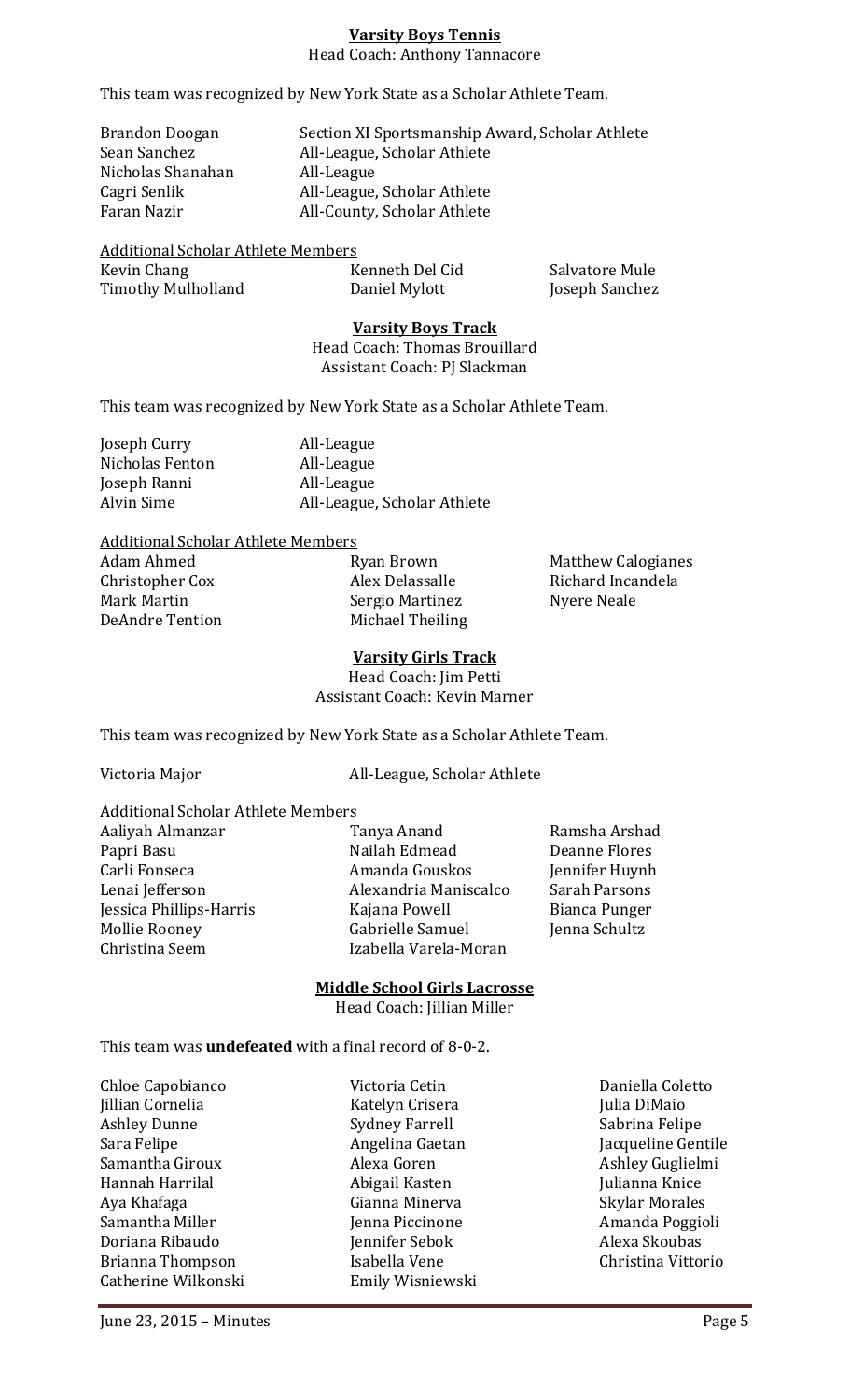## **NEW BUSINESS:**

**TO THE DISTRICT**

**DONATION** *Upon a motion by Mrs. Rosales, seconded by Ms. Gulli Grunseich* **OF PHOTO** *the Board of Education unanimously approved the* **ENLARGER** *following Resolution:*

> **RESOLVED,** that the Board of Education accept a donation of a photo enlarger donated to the District.

*The Board of Education accepts this gift with much appreciation.*

# **ACCEPTANCE OF MONETARY**

**DONATIONS** *Upon a motion by Ms. Gulli Grunseich, seconded by Mrs. Rosales,* **TO JQA AND** *the Board of Education unanimously approved the* **MAY MOORE** *following Resolution:*

> **RESOLVED,** that the Board of Education accept the following monetary donations to the below listed schools to be deposited into their respective accounts.

\$1,660.61 from Stop&Shop A+ Rewards Program to JQA \$1,000.00 from Tanger Outlets to May Moore

*The Board of Education accepts this gift with much appreciation.*

**MONETARY DONATION FROM SANFORD** 

**HARMONY** *Upon a motion by Mr. Rooney, seconded by Mrs. Elliott,* **PROGRAM TO** *the Board of Education unanimously approved the* **MAY MOORE** *following Resolution:*

> **RESOLVED**, that the Board of Education accept a donation of \$5,000 from Sanford Harmony Social Emotional Literacy Program to spend on materials and supplies to support social emotional literacy in the prekindergarten classrooms at May Moore.

*The Board of Education accepts this gift with much appreciation.*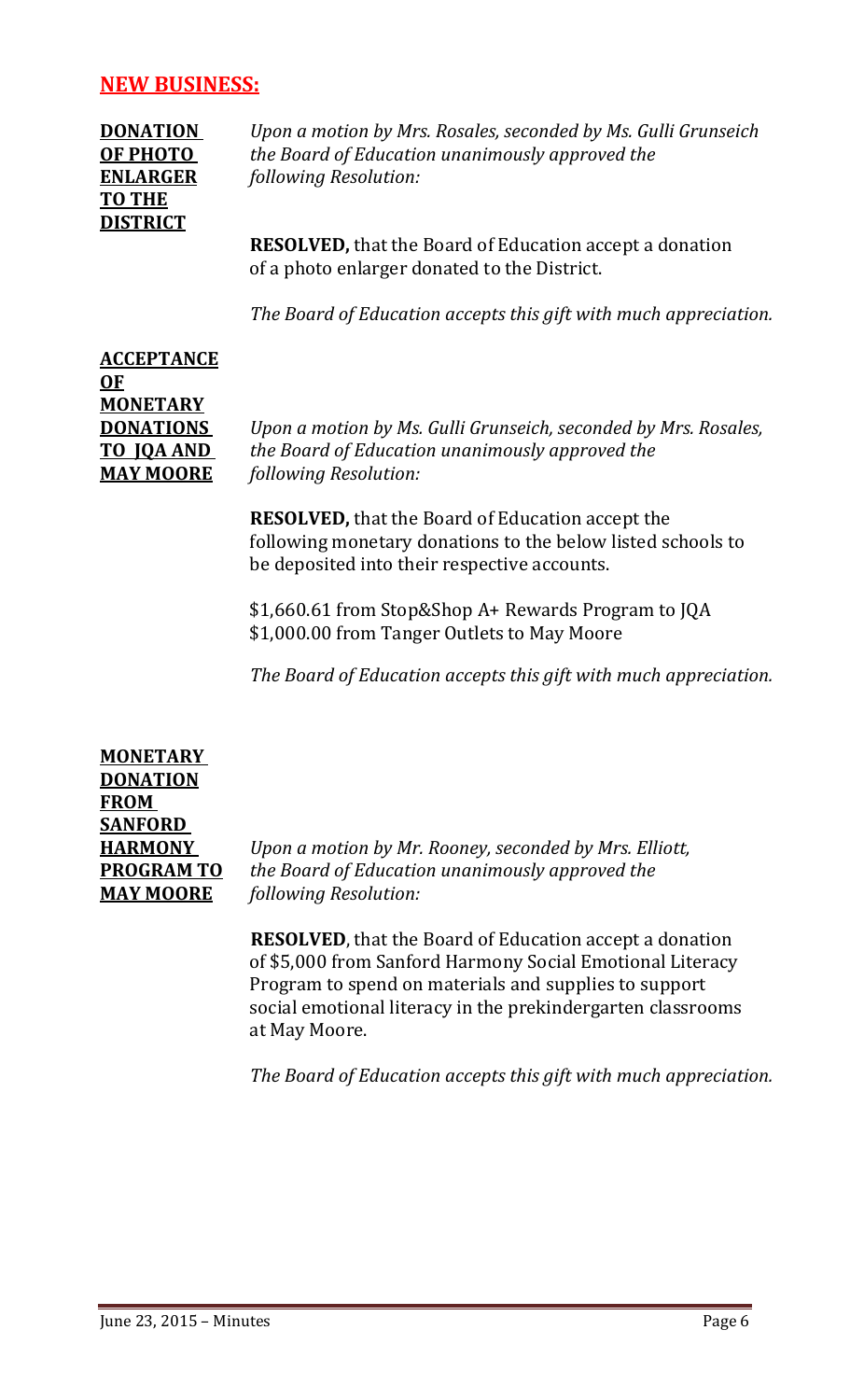**DISPOSAL OF EQUIPMENT/ PERIPHERALS**

**TECHNOLOGY** *Upon a motion by Mr. Marino, seconded by Mr. Centamore,* **& AUDIO** *the Board of Education unanimously approved the* **VISUAL** *following Resolution:*

> **RESOLVED**, that the Board of Education approve the disposal of audio visual equipment/peripherals (list in file) that are either obsolete, broken or too costly to repair.

**HIGH SCHOOL**

**DISPOSAL** *Upon a motion by Mr. Marino, seconded by Mr. Rooney,* **OF PIANO** *the Board of Education unanimously approved the* **AT THE** *following Resolution:*

> **RESOLVED**, that the Board of Education approve the disposal of a piano at the High School which is beyond repair and deemed obsolete.

**MEETING CALENDAR**

**2015-2016** *Upon a motion by Ms. Gulli Grunseich, seconded by Mrs. Rosales,* **BOARD OF** *the Board of Education unanimously approved the* **EDUCATION** *following Resolution:*

> **RESOLVED,** that the Board of Education approve the Board of Education meeting calendar for the 2015-2016 school year.

| <b>APPROVAL</b> |
|-----------------|
| 0F              |
| 2015-2016       |
| <b>PAYROLL</b>  |
| <b>CALENDAR</b> |

**OF** *Upon a motion by Mrs. Elliott, seconded by Mr. Centamore,* **2015-2016** *the Board of Education unanimously approved the following Resolution:* 

**RESOLVED,** that the Board of Education approve the 2015- 2016 Payroll Calendar.

**FIRST** *Upon a motion by Ms. Gulli Grunseich, seconded by Mr. Rooney,* **READING** *the Board of Education unanimously approved the* **OF POLICIES** *following Resolution:*

> **RESOLVED,** that the Board of Education approve revisions to the below noted policies:

#1800 – Donations, Gifts and Grants to the District #5150 – School Admissions #5206 – Secondary Extra, Co-Curricular & Athletic Eligibility Policy #5280 – Interscholastic Athletics #5300.60 – Code of Conduct – Student Searches & Interrogations #5420 – Student Health Services #9645 – Disclosure of Wrongful Conduct (whistleblower policy)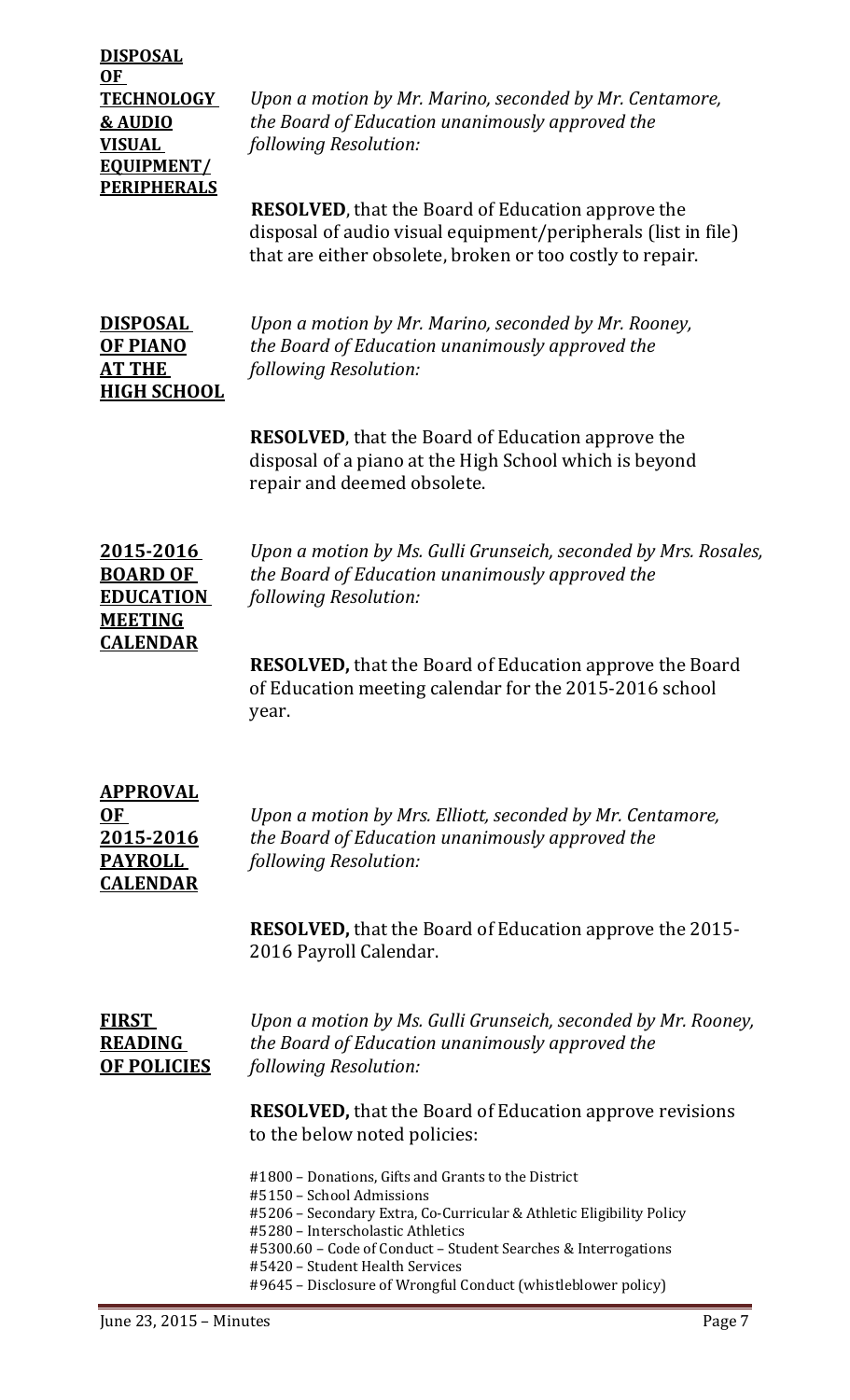## **TRANSFER BALANCE FROM 2014-2015**

**OF** *Upon a motion by Mrs. Elliott, seconded by Mr. Marino,* **EXCESS** *the Board of Education unanimously approved the* **FUND** *following Resolution:*

> **RESOLVED**, that the Board of Education hereby approves the transfer of excess fund balance from the 2014-2015 fiscal year to the following reserves: *Retirement contribution, Workers Compensation, Unemployment Insurance and Employee Benefit Accrued Liability* in an amount not to exceed \$800,000 each.

**JOINT MUNICIPAL COOPERATIVE SERVICES AND SUPPLIES** 

**BIDDING** *Upon a motion by Mr. Rooney, seconded by Mr. Centamore,* **PROGRAM FOR** *the Board of Education unanimously approved the* **GENERAL** *following Resolution:*

> WHEREAS, various educational and municipal corporations located within the State of New York desire to bid jointly for generally needed services and standardized supply and equipment items; and

> WHEREAS, the DEER PARK UNION FREE SCHOOL DISTRICT, an educational/municipal corporation (hereinafter the "Participant") is desirous of selectively participating with other educational and/or municipal corporations in the State of New York in joint bidding in the areas mentioned above pursuant to General Municipal Law § 119-o and Education Law Section 1950; and

> WHEREAS, the Participant is a municipality within the meaning of General Municipal Law § 119-n and is eligible to participate in the Board of Cooperative Educational Services, First Supervisory District of Suffolk County (hereinafter Eastern Suffolk BOCES) Joint Municipal Cooperative Bidding Program (hereinafter the "Program") in the areas mentioned above; and

> WHEREAS, the Participant acknowledges receipt of the Program description inclusive of Eastern Suffolk BOCES' standard bid packet and the general conditions relating to said Program; and

> WHEREAS, with respect to all activities conducted by the Program, the Participant wishes to delegate to Eastern Suffolk BOCES the responsibility for drafting of bid specifications, advertising for bids, accepting and opening bids, tabulating bids, awarding the bids, and reporting the results to the Participant.

> BE IT RESOLVED that the Participant hereby appoints Eastern Suffolk BOCES to represent it and to act as the lead agent in all matters related to the Program as described above; and

> BE IT FURTHER RESOLVED that the Participant hereby authorizes Eastern Suffolk BOCES to place all legal advertisements for any required cooperative bidding in Newsday, which is designated as the official newspaper for the Program; and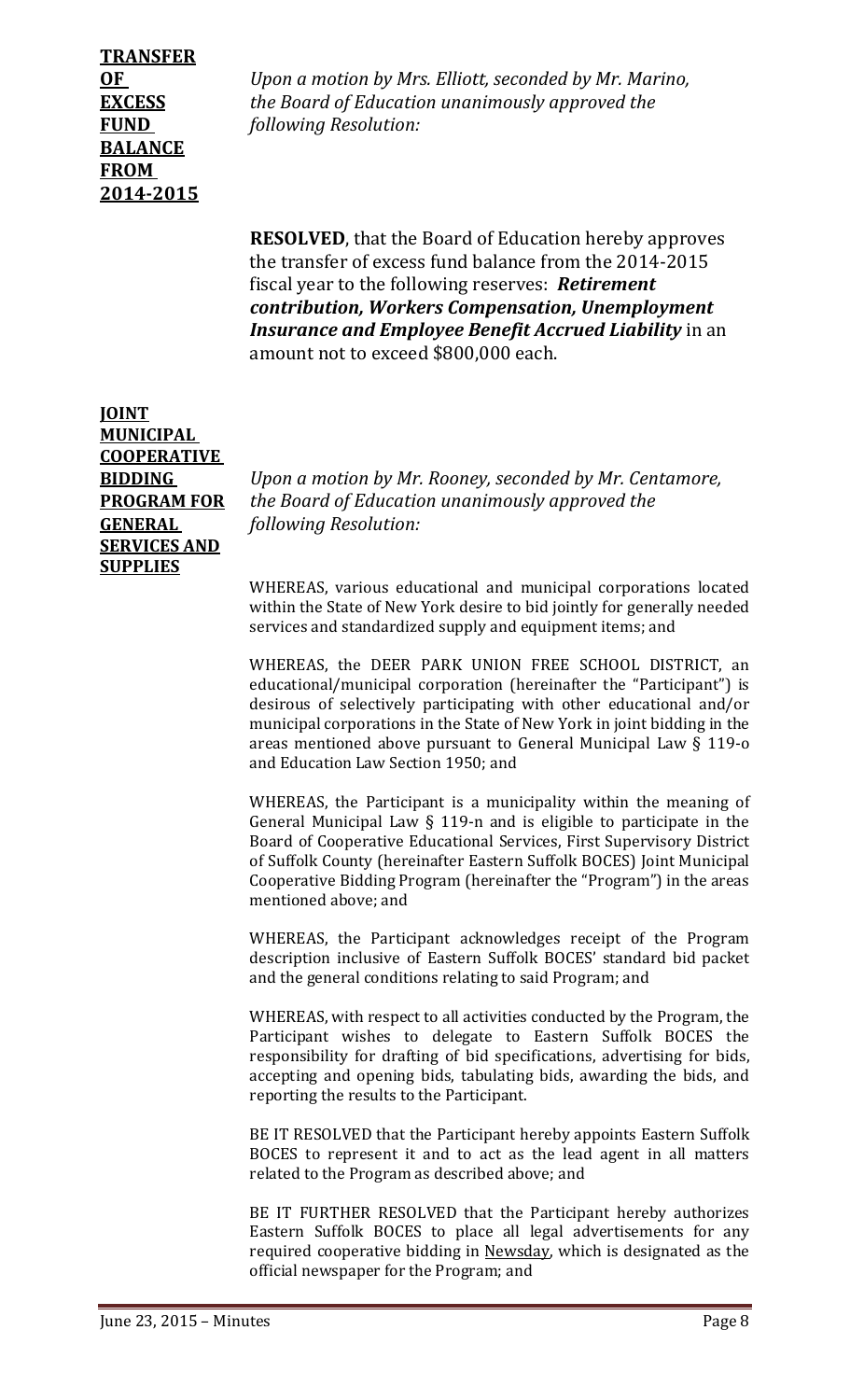BE IT FURTHER RESOLVED that a Participant Meeting shall be held annually consisting of a representative from each Program Participant. Notice of the meeting shall be given to each representative at least five (5) days prior to such meeting; and

BE IT FURTHER RESOLVED that an Advisory Committee will be formed consisting of five to ten representatives of Program Participants for a term of three (3) years as authorized by General Municipal Law §119-o.2.j.

BE IT FURTHER RESOLVED that this Agreement with the Participant shall be for a term of one (1) year as authorized by General Municipal Law §119-o.2.j.

BE IT FURTHER RESOLVED that the Participant agrees to pay Eastern Suffolk BOCES an annual fee as determined annually by Eastern Suffolk BOCES to act as the lead agent for the Program.

**BIDDING RESOLUTION FOR SPECIAL EDUCATION SERVICES**

**JOINT** *Upon a motion by Mrs. Elliott, seconded by Ms. Gulli Grunseich,* **MUNICIPAL** *the Board of Education unanimously approved the* **COOPERATIVE** *following Resolution:*

> WHEREAS, various educational and municipal corporations located within the State of New York desire to bid jointly for *Tutorial & Special Education Services for Students, Western Suffolk BOCES & Component School Districts – RFP #12-01P/Opened April 25, 2012; Original Contract Term: July 1, 2012 through June 30, 2013; Second Extension of Contract: July 1, 2014 through June 30, 2015; Third Extension of Contract: July 1, 2015 through June 30, 2016;* and

WHEREAS, the Deer Park Union Free School District, an educational/municipal corporation is desirous of selectively participating with other educational and/or municipal corporations in the State of New York in joint bidding in the areas mentioned above pursuant to General Municipal Law § 119-o and Education Law Section 1950; and

WHEREAS, the District is a municipality within the meaning of General Municipal Law § 119-n and is eligible to participate in the Board of Cooperative Educational Services, Second Supervisory District of Suffolk County (hereinafter Western Suffolk BOCES) Joint Municipal Cooperative Bidding Initiative in the areas mentioned above; and

WHEREAS, with respect to all activities conducted by the Western Suffolk BOCES, the District wishes to delegate to Western Suffolk BOCES the responsibility for drafting of specifications, advertising for bids/proposals, accepting and opening bids/proposals, tabulating bids/proposals, awarding the bids/proposals, extending awards of bids/proposals, and reporting the results to the District.

BE IT RESOLVED that the District hereby appoints Western Suffolk BOCES to represent it and to act as the lead agent in all matters related to the services as described above; and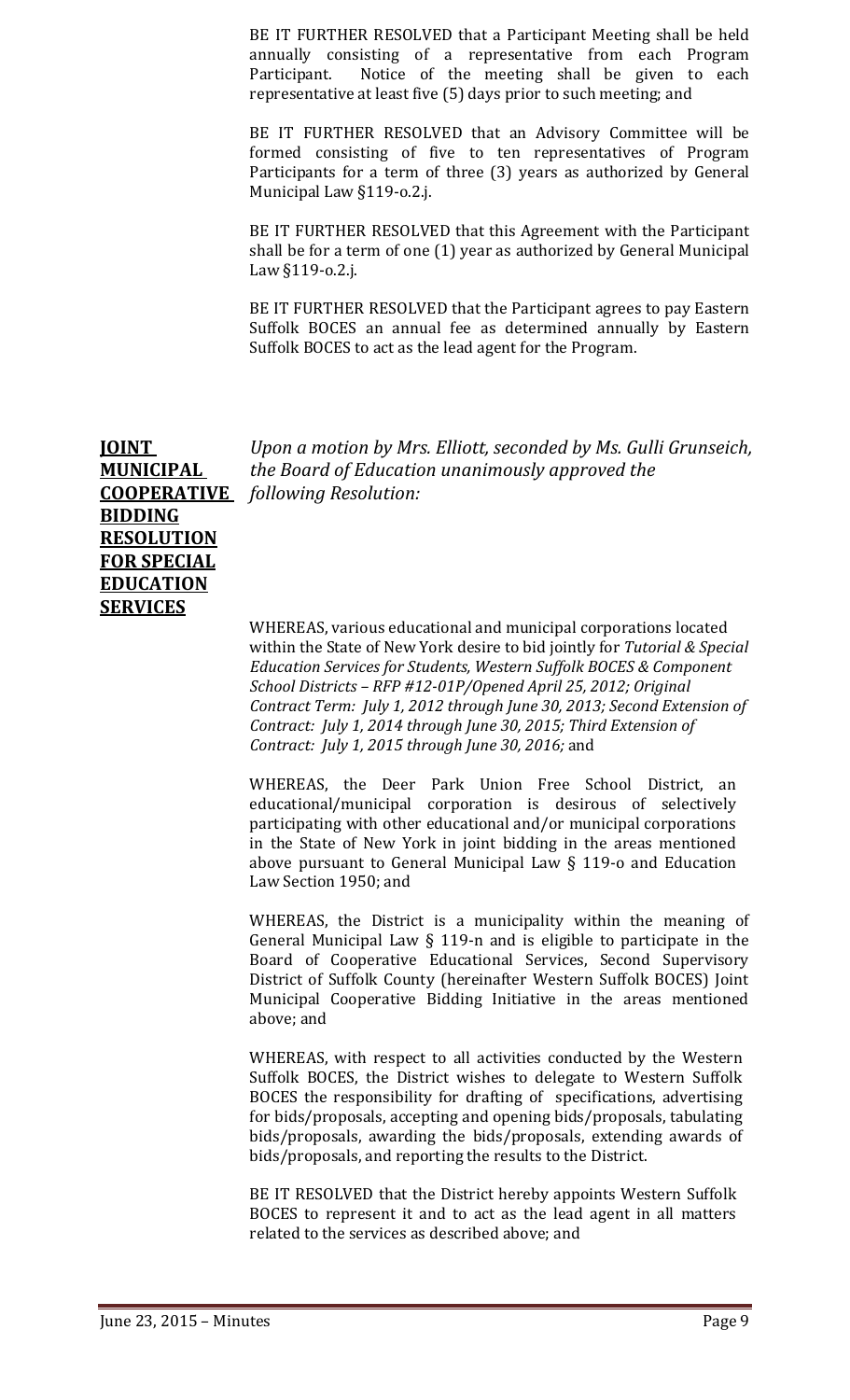BE IT FURTHER RESOLVED that the District hereby authorizes Western Suffolk BOCES to place all legal advertisements for any required cooperative bidding in Newsday, which is designated as the official newspaper for Western Suffolk BOCES; and

BE IT FURTHER RESOLVED that this Agreement with the District shall be for a term of one (1) year as authorized by General Municipal Law §119-o.2.j.

**APPROVAL** *Upon a motion by Mrs. Rosales, seconded by Mr. Rooney,* **OF** *the Board of Education unanimously approved the following*  **SCHEDULES** *Schedules collectively:*

## **NON-INSTRUCTIONAL**

## **SCHEDULE -- NN --APPOINTMENTS (Non-Instructional)**

#### **John Adcock**

May Moore School<br>Position: Nig Night Custodial Aide<br>\$41,404 Salary/Step: Effective 7/1/2015 Salary = \$40,751 plus \$650 for night differential

## **Alison Lacoff**

Deer Park High School<br>Position: Non-In Position: Non-Instructional Teacher Aide<br>Salary/Step: \$13.43/hour Step 2 \$13.43/hour Step 2 Effective 9/1/2015

## **Celeste Stalker**

Robert Frost Middle School<br>Position: Clerk Typist Clerk Typist<br>\$40,751 Salary/Step:<br>Effective  $7/1/2015$ 

## **SCHEDULE -- NNPS --PER DIEM SUBSTITUTES (Non-Instructional)**

#### **David Lopez**

Summer School<br>Position: Substitute Summer School Security Guard<br>\$17/hour Salary/Step:<br>Effective  $7/6/2015 - 8/14/2015$ 4 hours/day

#### **SCHEDULE -- NNS --REGULAR (PERMANENT) SUBSTITUTES (Non-Instructional)**

#### **Maureen Dunn**

District Wide Permanent Substitute Float Nurse<br>\$150/day Salary/Step: Effective 9/1/2015 - 6/30/2016

## **Jean Skaalerud**

District Wide Permanent Substitute Float Nurse<br>\$150/day Salary/Step:<br>Effective  $9/1/2015 - 6/30/2016$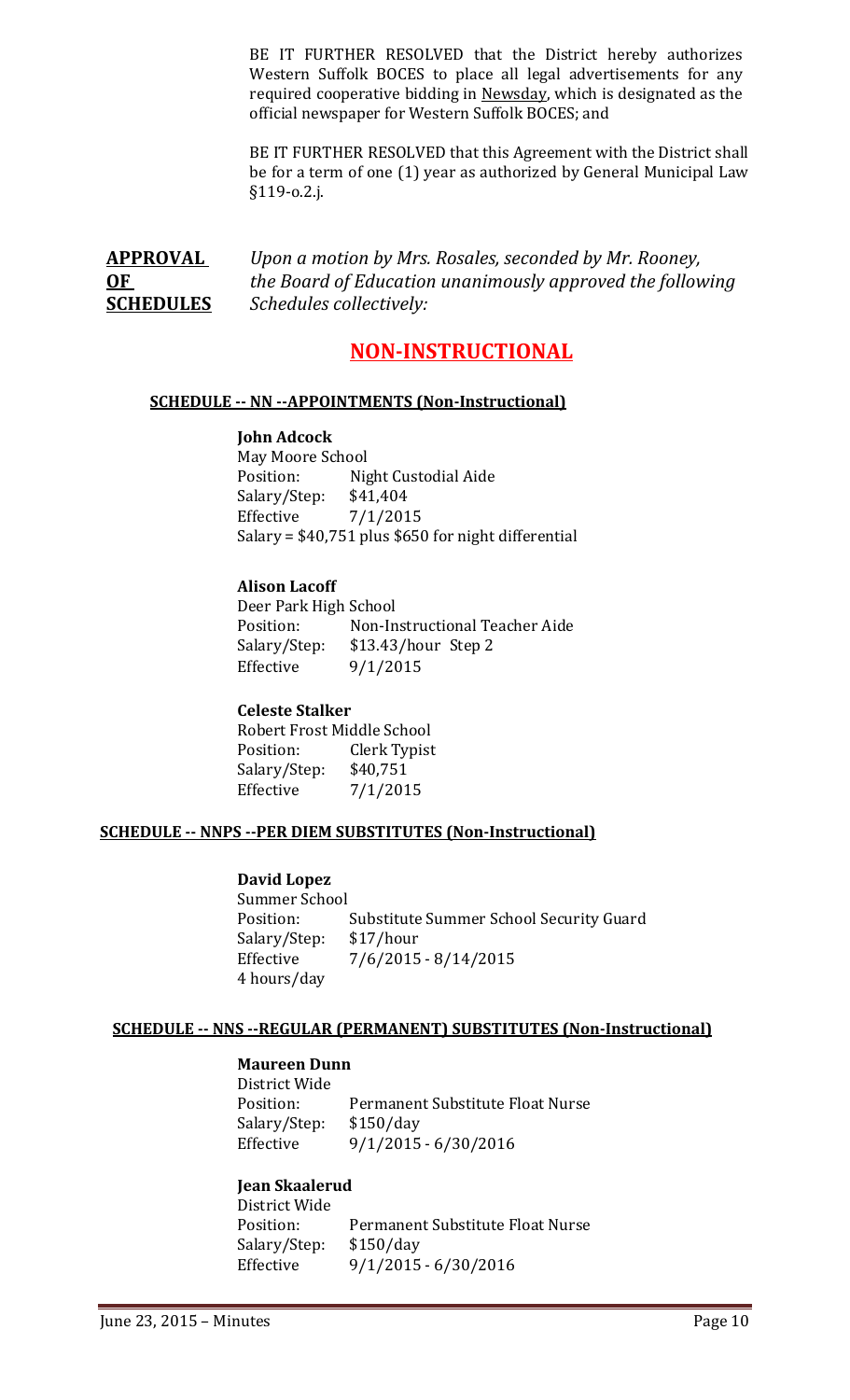## **SCHEDULE -- OO --RESIGNATIONS / RETIREMENTS / REMOVALS / TERMINATIONS (Non-Instructional)**

**Katelyn Negri** District Wide Substitute Non-Instructional Aide Salary/Step:<br>Effective Effective 6/15/2015 Resignation. No outstanding obligation to the district.

### **SCHEDULE -- QQ --LEAVES OF ABSENCE (Non-Instructional)**

#### **Harold Breun**

Memorial<br>Position: Maintenance Salary/Step:<br>Effective  $5/30/2015 - 7/10/2015$ Extension of Unpaid Medical LOA (W/C)

#### **Frances Capone**

John Quincy Adams School Non-Instructional Cafeteria Aide Salary/Step:<br>Effective  $6/1/2015 - 6/26/2015$ Extension of Unpaid Medical LOA

#### **Anthony Grimaldi**

Transportation<br>Position: **Bus Driver** Salary/Step: Effective 5/29/2015 - 6/12/2015 5/29/15 Paid Medical LOA (FMLA) 5/30/15-6/12/15 Unpaid Medical LOA (FMLA)

## **Francis O'Donnell**

Robert Frost Middle School<br>Position: Custodian Custodian Salary/Step:<br>Effective  $5/25/2015 - 5/26/2015$ Extension of Unpaid Medical LOA (W/C)

## **George Pollack**

May Moore School<br>Position: Nig Night Custodian Salary/Step: Effective 5/11/2015 - 6/5/2015 Paid Medical LOA (FMLA)

#### **Bunnie Smith**

Transportation Position: Bus Driver Salary/Step:<br>Effective  $7/1/2015 - 7/5/2015$ Extension of Unpaid Medical LOA (FMLA)

#### **Rita Smith**

Transportation<br>Position: **Clerk Typist** Salary/Step:<br>Effective  $6/26/2015 - 8/7/2015$ Paid Medical LOA (FMLA)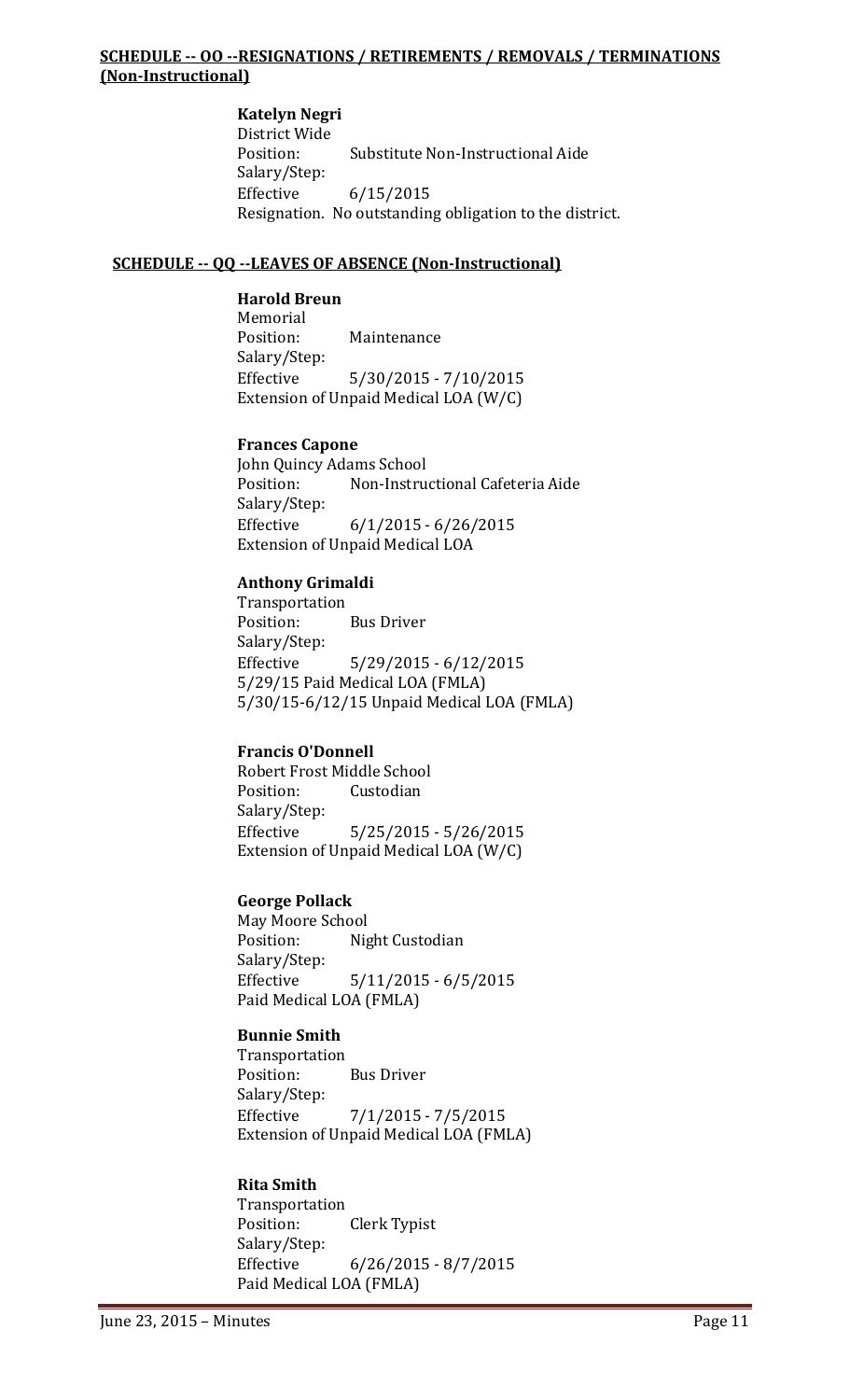#### **SCHEDULE -- TPA --TEMPORARY ASSIGNMENT (Non-Instructional)**

### **Carol Delahunty**

May Moore School<br>Position: Sui Position: Summer School Nurse<br>Salary/Step: \$40.31 per hour Salary/Step: \$40.31 per hour<br>Effective 7/6/2015 - 8/14  $7/6/2015 - 8/14/2015$ 5 days per week/4 hours per day

## **Monique Hornik**

May Moore School<br>Position: Sui Position: Summer School Nurse<br>Salary/Step: \$39.13 per hour \$39.13 per hour Effective 7/6/2015 - 8/14/2015 5 days per week/4 hours per day

#### **David Lewis**

May Moore School<br>Position: Sui Summer School Security Guard<br>\$17/hour Salary/Step: Effective 7/6/2015 - 8/14/2015 4 hours/day May Moore School

#### **Jose Seda**

Deer Park High School<br>Position: Summe Summer School Security Guard<br>\$17/hour Salary/Step:<br>Effective  $7/6/2015 - 8/14/2015$ 4 hours/day Robert Frost Middle School

## **INSTRUCTIONAL**

#### **SCHEDULE -- CSS --CHANGE OF STATUS / SALARY (Instructional)**

#### **Lauren Funaro**

Robert Frost Middle School Math Coach Salary/Step: 2015-2016 salary MA45/Step 8 Effective 9/1/2015 - 6/30/2016

#### **Christopher Kauter**

District Wide Position: Instructional Technology Coach<br>Salary/Step: 2015-2016 salary MA75/Step 20 2015-2016 salary Effective 9/1/2015 - 6/30/2016

#### **Michelle Kwon**

Robert Frost Middle School Position: .8 ELA Coach Salary/Step: 2015-2016 salary MA/Step 16 Effective 9/1/2015 - 6/30/2016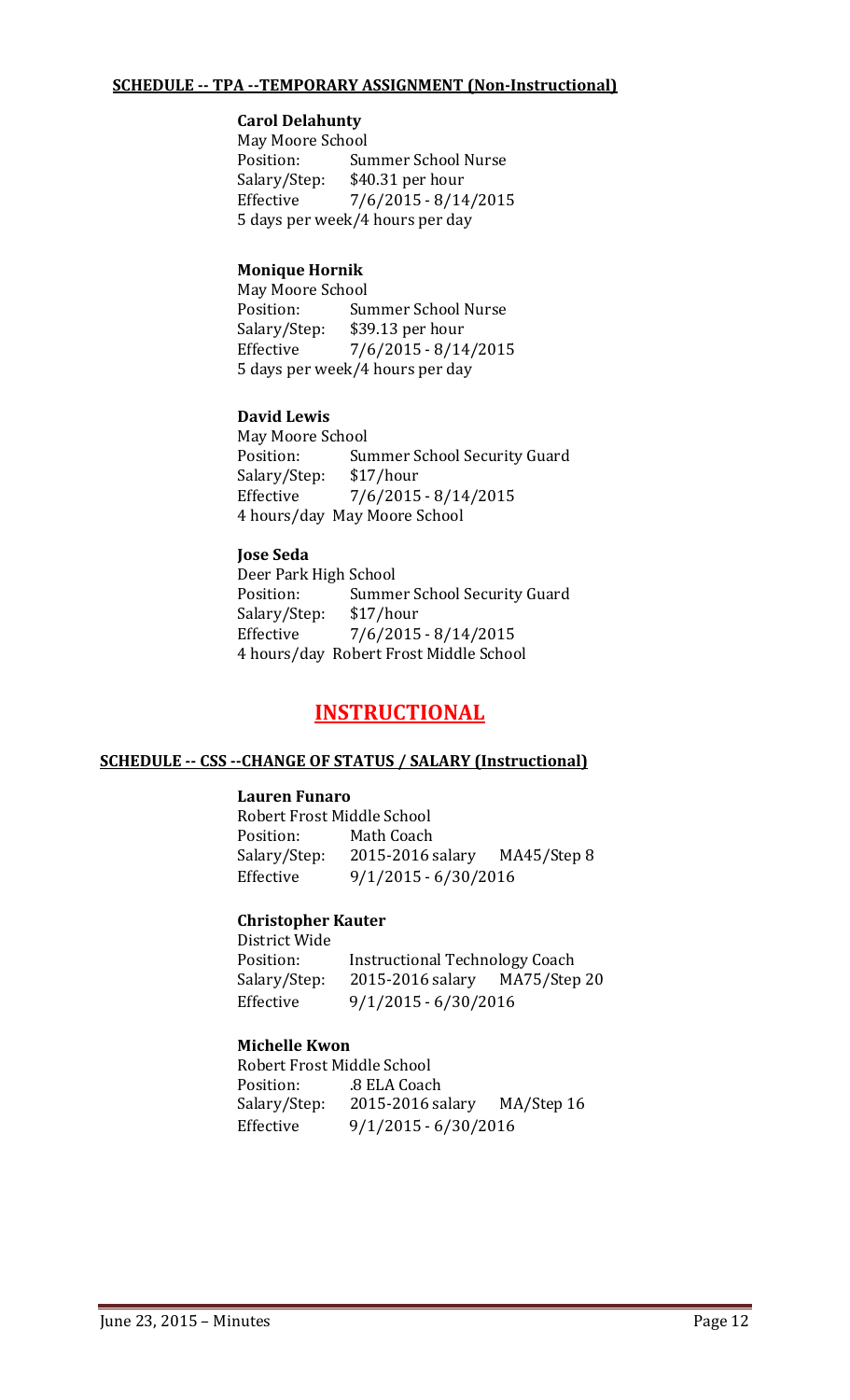#### **SCHEDULE -- L --PART-TIME APPOINTMENTS (Instructional)**

## **Colleen Garay**

Deer Park High School<br>Position: 4 Scier .4 Science Teacher<br>\$64,324 MA/ Salary/Step: \$64,324 MA/Step 3 Effective 9/1/2015 - 6/30/2016 Salary prorated at \$25,730

### **Michelle Kwon**

Robert Frost Middle School 8 ELA Teacher<br>\$85,900 MA/Step 16 Salary/Step: Effective 9/1/2015 - 6/30/2016 Salary prorated at \$68,720

## **Kevin Marner**

Deer Park High School<br>Position: 7 Phys .7 Physical Education Teacher<br>\$78,585 MA/Step 16 Salary/Step:<br>Effective  $9/1/2015 - 6/30/2016$ Salary prorated at \$55,009

## **Jennifer Michael**

Robert Frost Middle School .3 Health Teacher<br>\$96,009 MA30/Step 19 Salary/Step: Effective 9/1/2015 - 6/30/2016 Salary prorated at \$28,803

#### **Kara Micucci**

Deer Park High School<br>Position: ... ... ... ... 6 Psyc 6 Psychologist<br>\$91,830 PHD/Step 13 Salary/Step: Effective 9/1/2015 - 6/30/2016 Salary prorated at \$55,098

## **Christina Niebling**

District Wide Position: .extlement A Speech Teacher<br>Salary/Step: \$96,009 MA75, MA75/Step 16 Effective 9/1/2015 - 6/30/2016 Salary prorated at \$38,404

#### **Matthew Spataro**

John F Kennedy Intermediate School<br>Position: 7 Music Teacher Position: .7 Music Teacher<br>Salary/Step: \$104,946 MA/S \$104,946 MA/Step 20 Effective 9/1/2015 - 6/30/2016 Salary prorated at \$73,462 Split: JFK/RF

#### **SCHEDULE -- LR --LONG TERM SUBSTITUTE / LEAVE REPLACEMENT (LR) APPOINTMENTS (Instructional)**

#### **Rachel Chalmers**

Robert Frost Middle School<br>Position: LTS/Leave l LTS/Leave Replacement Guidance Counselor<br>\$61,524 MA/Step 1 Salary/Step: Effective 9/1/2015 - 6/30/2016 (C. Meckley)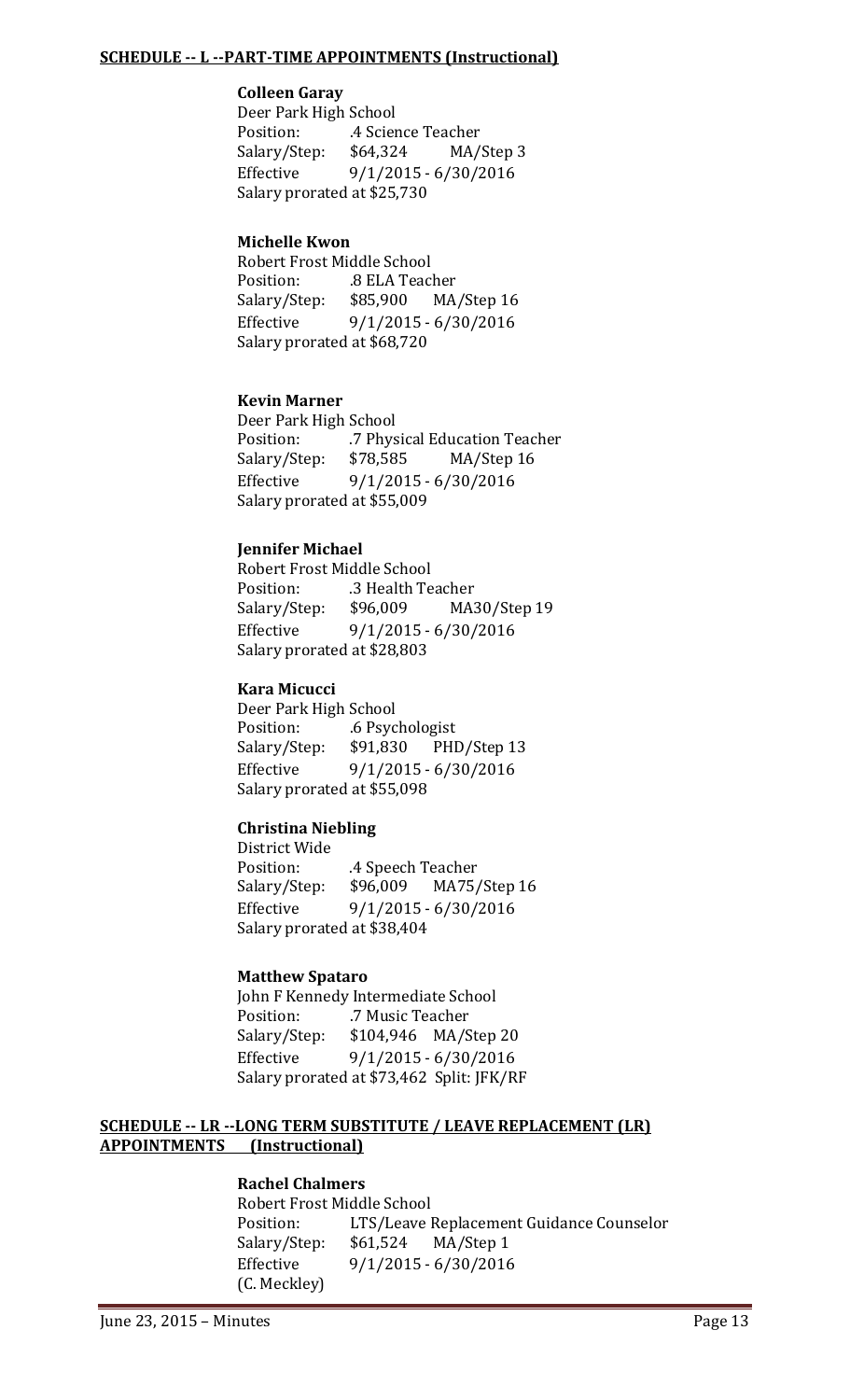## **Kari Schiano**

Deer Park High School<br>Position: LTS/Le LTS/Leave Replacement World Language Teacher (French)<br>\$62,908 MA/Step 2 Salary/Step: Effective 9/1/2015 - 1/22/2016 Split: HS/RF Salary prorated at \$27,994 (S. Bollag)

#### **SCHEDULE -- N --PROBATIONARY TEACHER (Instructional)**

#### **Jodi Simet**

John F Kennedy Intermediate School<br>Position: Probationary Elemen Probationary Elementary Teacher<br>\$68,764 MA/Step 6 Salary/Step: Effective 9/1/2015 - 6/30/2016

#### **Lauren Stein**

Robert Frost Middle School Probationary .8 Math/.2 Special Education<br>\$61,524 MA/Step 1 Salary/Step: Effective 9/1/2015 - 8/31/2018

#### **SCHEDULE -- NAS --ADMINSTRATIVE** / SUPERVISORY APPOINTMENTS (Instructional)

## **Mary Reynolds**

District Wide Grant Funded Special Education Programs Manager \$4,000 Salary/Step:<br>Effective Effective 9/1/2015 - 6/30/2016

## **SCHEDULE -- NS --PERMANENT SUBSTITUTES (Instructional)**

#### **Scott Anderson**

Robert Frost Middle School<br>Position: Permanent Permanent Substitute<br>\$125/day Salary/Step:<br>Effective  $5/29/2015 - 6/12/2015$ Extension as Perm Sub (K. Harker)

## **Marisa Castellano**

Robert Frost Middle School<br>Position: Permanent Permanent Substitute<br>\$125/day Salary/Step:<br>Effective  $5/26/2015 - 6/5/2015$ Extension as Perm Sub (C. DiPietrantonio)

## **Melissa Fulgenzi**

May Moore School<br>Position: Per Permanent Substitute<br>\$125/day Salary/Step: Effective 6/8/2015 - 6/26/2015 (T. DeMarchis)

## **Colleen Garay**

Deer Park High School .6 Permanent Substitute Teacher<br>\$125/day Salary/Step: Effective 9/1/2015 - 6/30/2016 Salary prorated at \$75/day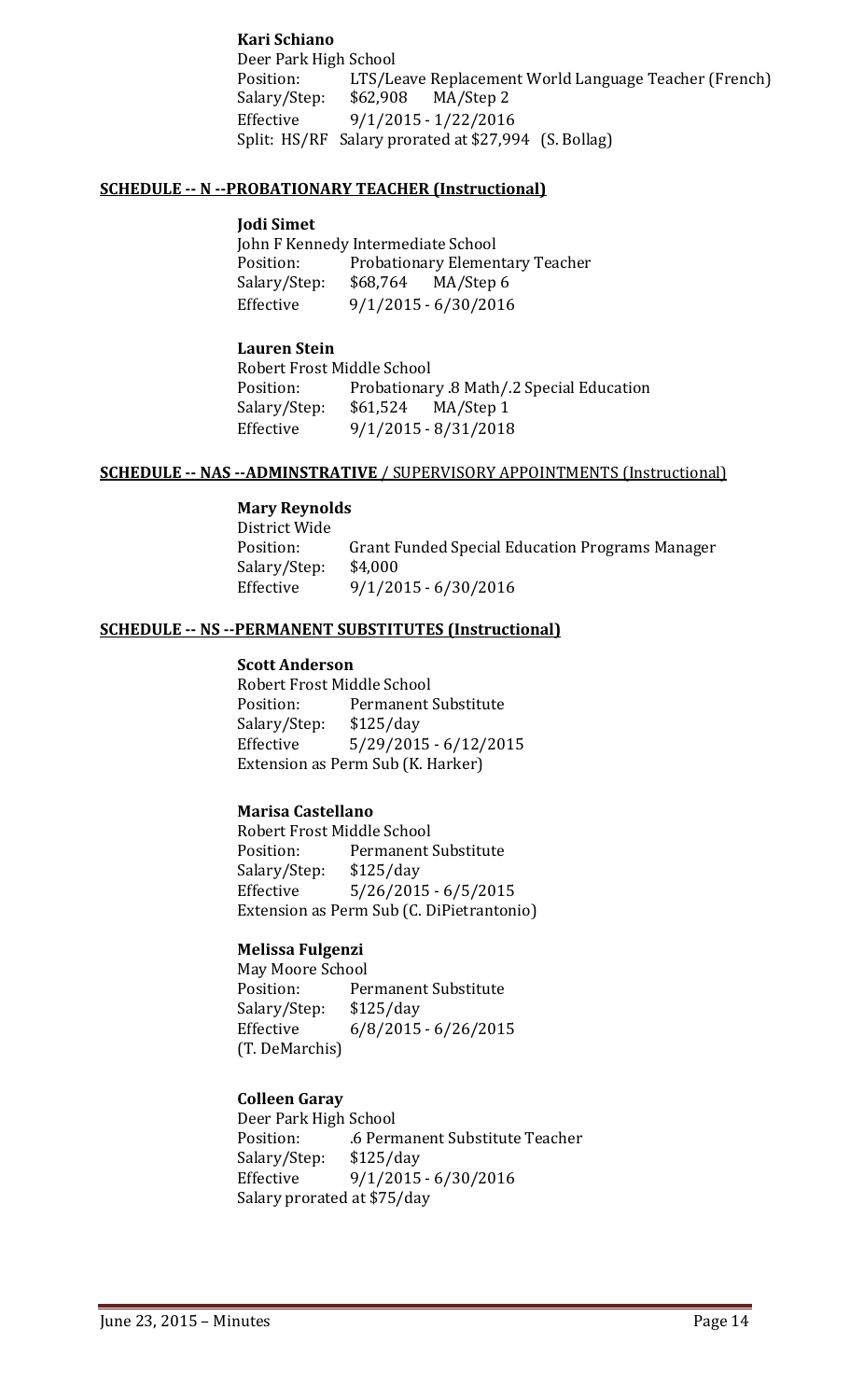## **Michelle Kwon**

Robert Frost Middle School<br>Position: 2 Permaner .2 Permanent Substitute<br>\$125/day Salary/Step: Effective 9/1/2015 - 6/30/2016 Salary prorated at \$25/day

#### **Kevin Marner**

Deer Park High School<br>Position: ... 3 Pern .3 Permanent Substitute<br>\$125/day Salary/Step:<br>Effective  $9/1/2015 - 6/30/2016$ Salary prorated at \$34.50/day

#### **Matthew Spataro**

Robert Frost Middle School<br>Position: .3 Permaner .3 Permanent Substitute Teacher<br>\$125/day Salary/Step:<br>Effective  $9/1/2015 - 6/30/2016$ Salary prorated at \$37.50/day

#### **SCHEDULE -- NSS --SUMMER SCHOOL APPOINTMENTS (Instructional)**

## **Maria Adams**

Deer Park High School<br>Position: Living Living Environment Regents Review Teacher<br>\$67.79/hour Salary/Step: Effective 8/3/2015 - 8/6/2015 4 days/2 hrs per day

#### **Maria Adams**

Deer Park High School<br>Position: Grade t Grade the August 2015 Regents Exams<br>: \$67.79/hour Salary/Step:<br>Effective  $8/12/2015 - 8/14/2015$ 

#### **Maria Adams**

Deer Park High School<br>Position: Proctor Proctor the August 2015 Regents Exams<br>\$34.00/hour Salary/Step:<br>Effective Effective 8/12/2015 - 8/13/2015

#### **Thomas Alcabes**

May Moore School<br>Position: Sul Substitute Summer School Self Contained Program Teacher<br>\$225.76/day Salary/Step: Effective 7/6/2015 - 8/14/2015 5 days per week/4 hours per day

#### **Francis Amendola**

Deer Park High School Summer School Virtual Science Teacher<br>\$46.03/hour Salary/Step:<br>Effective  $7/6/2015 - 8/14/2015$ 4 days per week/4 hours per day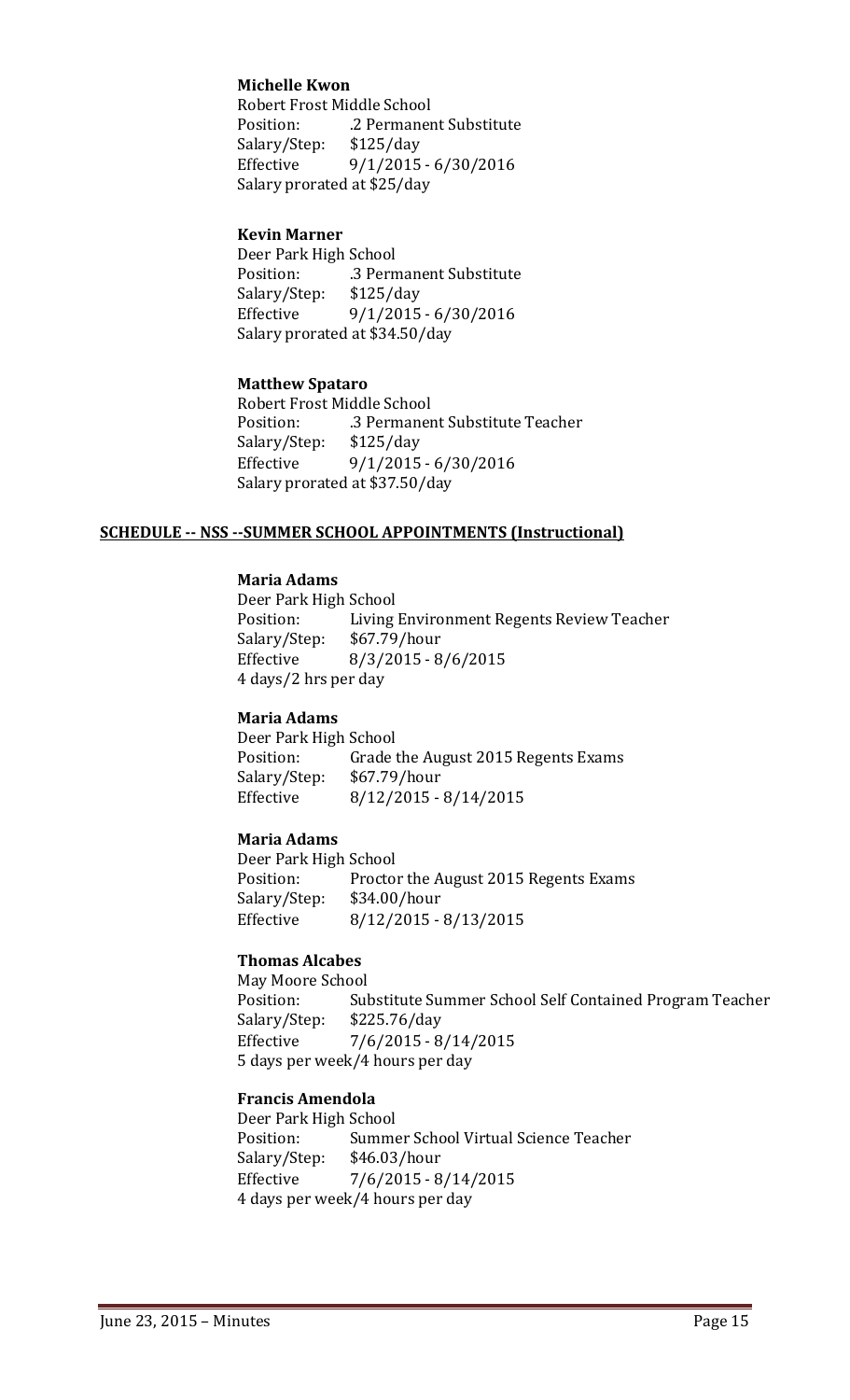#### **Vincent Amodio**

May Moore School Summer School Self Contained Program Teacher<br>\$6,772.68 Salary/Step: Effective 7/6/2015 - 8/14/2015 5 days per week/4 hours per day

#### **Michelle Artale**

May Moore School Position: Summer School Teaching Assistant<br>Salary/Step: \$18.96 per hour Salary/Step: \$18.96 per hour<br>Effective 7/6/2015 - 8/14  $7/6/2015 - 8/14/2015$ 5 days per week/4 hours per day

#### **Angela Baker**

May Moore School<br>Position: Sur Position: Summer School Teaching Assistant<br>Salary/Step: \$18.96 per hour Salary/Step: \$18.96 per hour<br>Effective 7/6/2015 - 8/14  $7/6/2015 - 8/14/2015$ 5 days per week/4 hours per day

#### **Robin Billings**

May Moore School<br>Position: Sui Position: Summer School Teaching Assistant<br>Salary/Step: \$18.96 per hour Salary/Step: \$18.96 per hour<br>Effective 7/6/2015 - 8/14  $7/6/2015 - 8/14/2015$ 5 days per week/4 hours per day

#### **Rachel Burkel**

May Moore School<br>Position: Sui Summer School Self Contained Program Teacher<br>\$6,772.68 Salary/Step:<br>Effective  $7/6/2015 - 8/14/2015$ 5 days per week/4 hours per day

## **Cecilia Caltabellotta**

May Moore School<br>Position: Sui Summer School Teaching Assistant<br>\$18.96/hour Salary/Step: Effective 7/6/2015 - 8/14/2015 5 days per week/4 hours per day

#### **Joyce Carman**

May Moore School<br>Position: Sur Position: Summer School Teaching Assistant<br>Salary/Step: \$18.96 per hour Salary/Step: \$18.96 per hour<br>Effective 7/6/2015 - 8/14  $7/6/2015 - 8/14/2015$ 5 days per week/4 hours per day

#### **Anthony Cinquemani**

Deer Park High School<br>Position: Summe Summer School Virtual Math Teacher<br>\$46.03/hour Salary/Step:<br>Effective  $7/6/2015 - 8/14/2015$ 4 days per week/4 hours per day

## **Heather Ciurleo**

May Moore School<br>Position: Sur Summer School Self Contained Program Teacher<br>\$6,772.68 Salary/Step:<br>Effective  $7/6/2015 - 8/14/2015$ 5 days per week/4 hours per day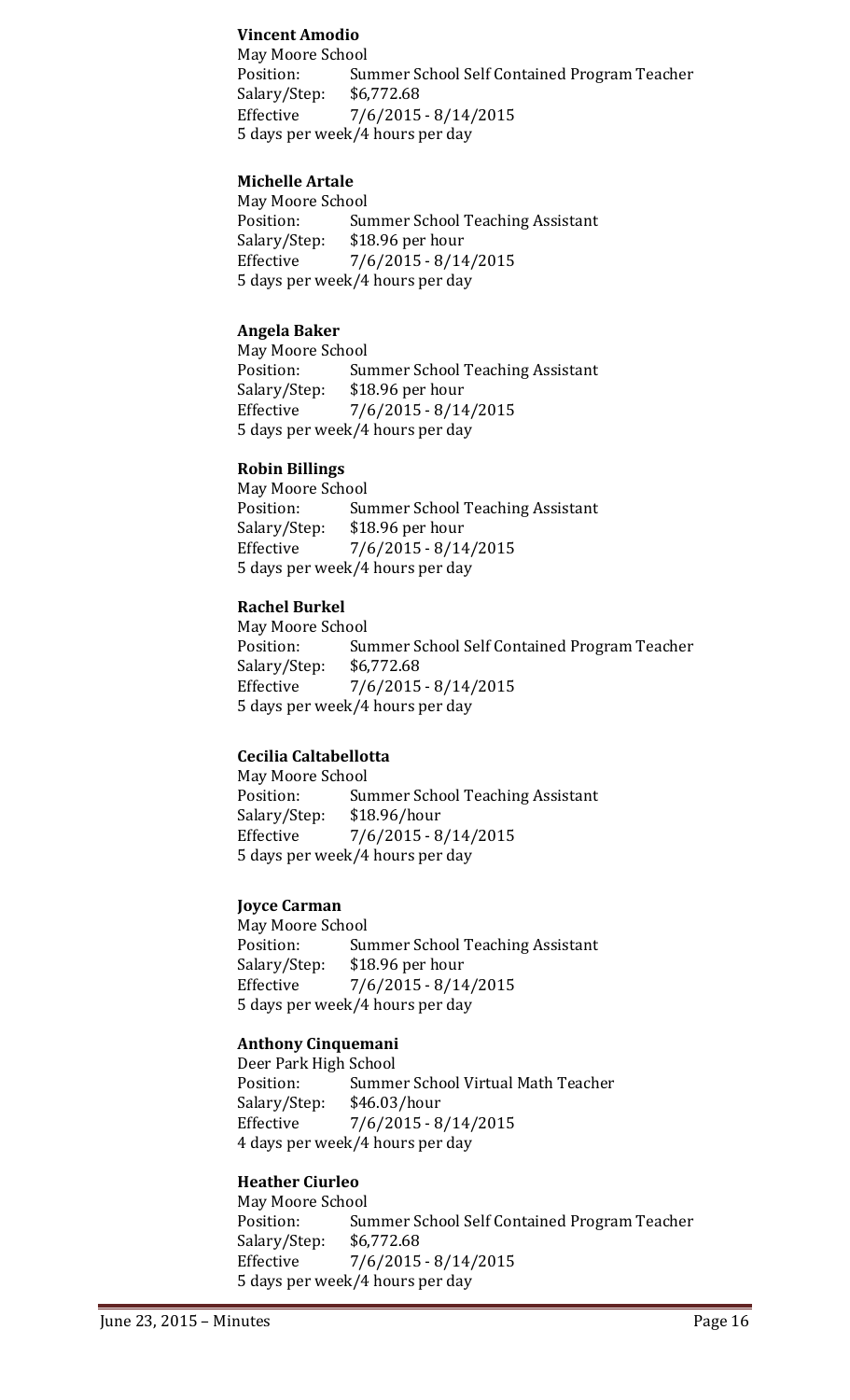## **Janet Ciurleo**

May Moore School<br>Position: Sur Summer School Teaching Assistant<br>\$18.96/hour Salary/Step: Effective 7/6/2015 - 8/14/2015 5 days per week/4 hours per day

#### **Dea Compitello**

May Moore School<br>Position: Sur Position: Summer School Teaching Assistant<br>Salary/Step: \$18.96 per hour \$18.96 per hour Effective 7/6/2015 - 8/14/2015 5 days per week/4 hours per day

## **Rebecca Corbin**

May Moore School<br>Position: Gra Grant Funded Summer ENL Enrichment Program Teacher \$3,855.04 Salary/Step:<br>Effective  $7/6/2015 - 7/30/2015$ 4 days per week/3 hours per day

#### **Vivian D'Agostaro**

May Moore School<br>Position: Sui Position: Summer School Teaching Assistant<br>Salary/Step: \$18.96 per hour Salary/Step: \$18.96 per hour<br>Effective 7/6/2015 - 8/14  $7/6/2015 - 8/14/2015$ 5 days per week/4 hours per day

#### **Lia Demyen**

Deer Park High School<br>Position: Summe Summer School Virtual Math Teacher<br>\$46.03/hour Salary/Step:<br>Effective  $7/6/2015 - 8/14/2015$ 4 days per week/4 hours per day

## **Nancy Depalo**

May Moore School<br>Position: Sui Position: Summer School Teaching Assistant<br>Salary/Step: \$18.96 per hour Salary/Step: \$18.96 per hour<br>Effective 7/6/2015 - 8/14  $7/6/2015 - 8/14/2015$ 5 days per week/4 hours per day

## **David DePrima**

May Moore School<br>Position: Sui Summer School Self Contained Program Teacher<br>\$6,772.68 Salary/Step: Effective 7/6/2015 - 8/14/2015 5 days per week/4 hours per day

#### **Christine DeProperzio**

Deer Park High School<br>Position: Grade t Grade the August 2015 Regents Exams<br>\$67.79/hour Salary/Step:<br>Effective  $8/12/2015 - 8/14/2015$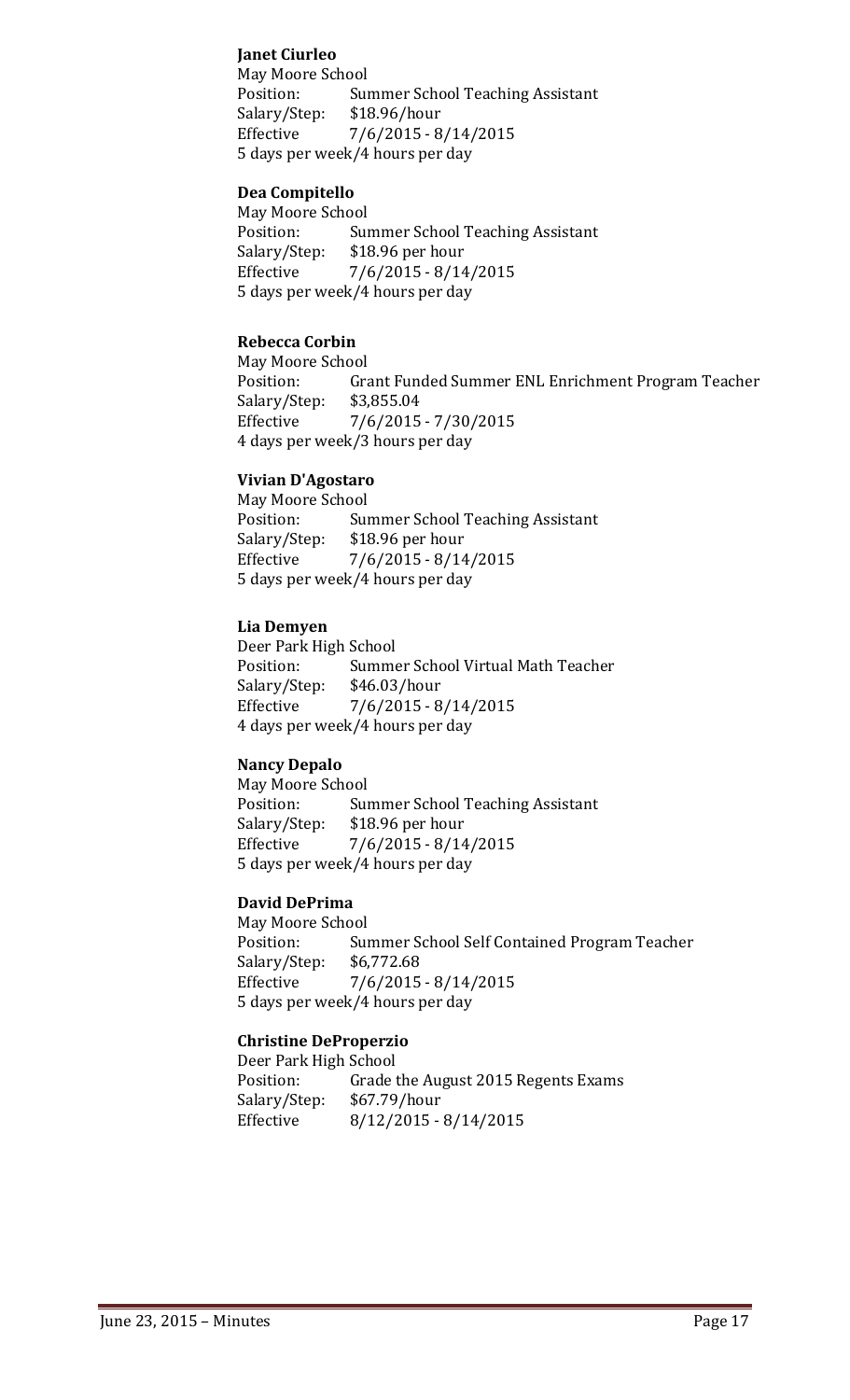## **Christine DiProperzio**

Deer Park High School<br>Position: Proctor Proctor the August 2015 Regents Exams<br>\$34.00/hour Salary/Step:<br>Effective Effective 8/12/2015 - 8/13/2015

#### **Laura Dunn**

May Moore School<br>Position: Sui Position: Summer School Teaching Assistant<br>Salary/Step: \$18.96 per hour Salary/Step: \$18.96 per hour<br>Effective 7/6/2015 - 8/14  $7/6/2015 - 8/14/2015$ 5 days per week/4 hours per day

### **Salvatore Finocchiaro**

May Moore School<br>Position: Sui Summer School Self Contained Program Teacher<br>\$6,772.68 Salary/Step:<br>Effective  $7/6/2015 - 8/14/2015$ 5 days per week/4 hours per day

#### **Michelle Franco**

May Moore School<br>Position: Sur Summer School Self Contained Program Teacher<br>\$6,772.68 Salary/Step: Effective 7/6/2015 - 8/14/2015 5 days per week/4 hours per day

## **Maria Giammona**

May Moore School<br>Position: Sui Position: Summer School Teaching Assistant<br>Salary/Step: \$18.96/hour Salary/Step: \$18.96/hour<br>Effective 7/6/2015 - 8  $7/6/2015 - 8/14/2015$ 5 days per week/4 hours per day

## **Barbara Goemans**

May Moore School<br>Position: Sur Position: Summer School Teaching Assistant<br>Salary/Step: \$18.96 per hour Salary/Step: \$18.96 per hour<br>Effective 7/6/2015 - 8/14  $7/6/2015 - 8/14/2015$ 5 days per week/4 hours per day

## **Justin Gutman**

Deer Park High School<br>Position: Summe Summer School Virtual Social Studies Teacher<br>\$46.03/hour Salary/Step:<br>Effective  $7/6/2015 - 8/14/2015$ 4 days per week/4 hours per day

#### **Justin Gutman**

Deer Park High School<br>Position: Summe Summer School Virtual Lead Teacher<br>\$4,818.79 Salary/Step:<br>Effective  $7/6/2015 - 8/14/2015$ 4 days per week/4 hours per day

#### **Gail Heffernan**

May Moore School<br>Position: Sur Position: Summer School Teaching Assistant<br>Salary/Step: \$18.96 per hour \$18.96 per hour Effective 7/6/2015 - 8/14/2015 5 days per week/4 hours per day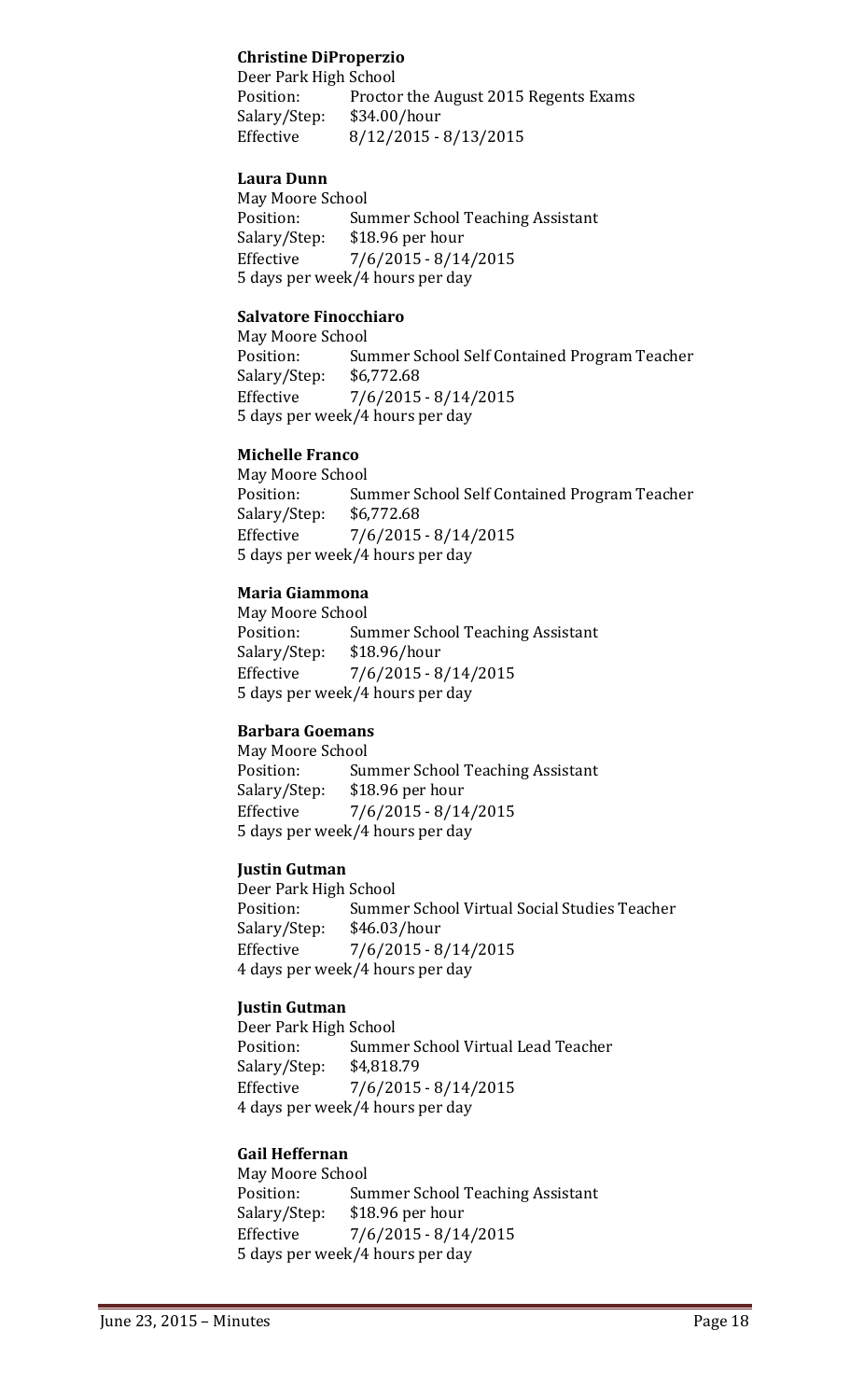#### **Noemi Herles**

May Moore School Summer School Teaching Assistant<br>\$18.96/hour Salary/Step:<br>Effective Effective 7/6/2015 - 8/14/2015 5 days per week/4 hours per day

#### **Keri Inghilterra**

May Moore School<br>Position: Sul Position: Substitute Summer School Self Contained Program Teacher<br>Salary/Step: \$225.76/day Salary/Step: \$225.76/day  $7/6/2015 - 8/14/2015$ 5 days per week/4 hours per day

### **Kelly Intartaglia**

May Moore School<br>Position: Su Position: Summer School Teaching Assistant<br>Salary/Step: \$18.96 per hour \$18.96 per hour Effective 7/6/2015 - 8/14/2015 5 days per week/4 hours per day

#### **Cynthia Jewell**

Deer Park High School<br>Position: Algebra Position: Algebra Regents Review Teacher<br>Salary/Step: \$67.79/hour Salary/Step: \$67.79/hour<br>Effective 7/27/2015 -Effective 7/27/2015 - 8/6/2015 4 days/2 hrs per day

#### **Cynthia Jewell**

Deer Park High School<br>Position: Grade Grade the August 2015 Regents Exams<br>\$67.79/hour Salary/Step:<br>Effective  $8/12/2015 - 8/14/2015$ 

#### **Cynthia Jewell**

Deer Park High School<br>Position: Proctor Proctor the August 2015 Regents Exams<br>\$34.00/hour Salary/Step: Effective 8/12/2015 - 8/13/2015

#### **Edward Johntry**

Deer Park High School<br>Position: Summe Summer School Virtual English Teacher<br>\$46.03/hour Salary/Step:<br>Effective  $7/6/2015 - 8/14/2015$ 4 days per week/4 hours per day

#### **Amina Kennedy**

Deer Park High School<br>Position: Grade t Grade the August 2015 Regents Exams<br>\$67.79/hour Salary/Step:<br>Effective  $8/12/2015 - 8/14/2015$ 

#### **Amina Kennedy**

Deer Park High School<br>Position: Proctor Proctor the August 2015 Regents Exams Salary/Step: \$34.00/hour Effective 8/12/2015 - 8/13/2015 8 days/2 hrs per day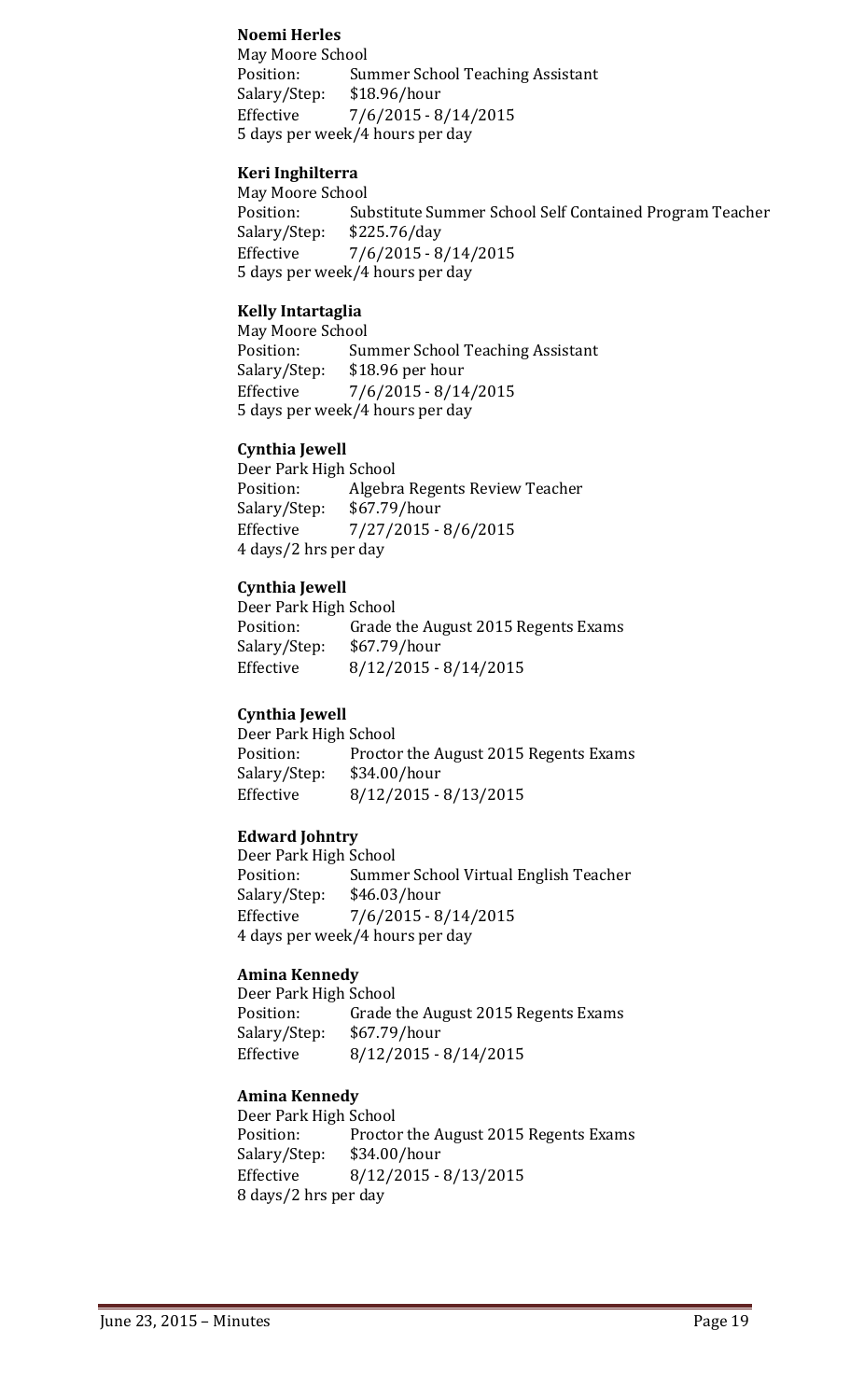## **Cynthia Kercy**

May Moore School<br>Position: Sur Summer School Teaching Assistant<br>\$18.96 per hour Salary/Step: Effective 7/6/2015 - 8/14/2015 5 days per week/4 hours per day

#### **Brian Kruger**

Deer Park High School<br>Position: Proctor Proctor the August 2015 Regents Exams<br>\$34.00/hour Salary/Step:<br>Effective Effective 8/12/2015 - 8/13/2015

#### **Angelina Lee**

May Moore School<br>Position: Sui Position: Summer School Teaching Assistant<br>Salary/Step: \$18.96 per hour \$18.96 per hour Effective 7/6/2015 - 8/14/2015 5 days per week/4 hours per day

#### **Maria Lifrieri**

May Moore School<br>Position: Sui Position: Summer School Teaching Assistant<br>Salary/Step: \$18.96 per hour Salary/Step: \$18.96 per hour<br>Effective 7/6/2015 - 8/14  $7/6/2015 - 8/14/2015$ 5 days per week/4 hours per day

#### **Victor Lomonaco**

Deer Park High School<br>Position: Global Global History Regents Review Teacher<br>\$67.79/hour Salary/Step:<br>Effective  $8/3/2015 - 8/6/2015$ 4 days/2 hrs per day

#### **Victor Lomonaco**

Deer Park High School<br>Position: Proctor Proctor the August 2015 Regents Exams<br>\$34.00/hour Salary/Step:<br>Effective  $8/12/2015 - 8/13/2015$ 

#### **Victor Lomonaco**

Deer Park High School<br>Position: Grade t Grade the August 2015 Regents Exams<br>\$67.79/hour Salary/Step: Effective 8/12/2015 - 8/14/2015

#### **Jack Lovascio**

Deer Park High School<br>Position: Proctor Proctor the August 2015 Regents Exams<br>\$34.00/hour Salary/Step:<br>Effective  $8/12/2015 - 8/13/2015$ 

#### **Ashley Lovett**

May Moore School<br>Position: Gra Grant Funded Summer ENL Enrichment Program Teacher \$3,855.04 Salary/Step:<br>Effective  $7/6/2015 - 7/30/2015$ 4 days per week/3 hours per day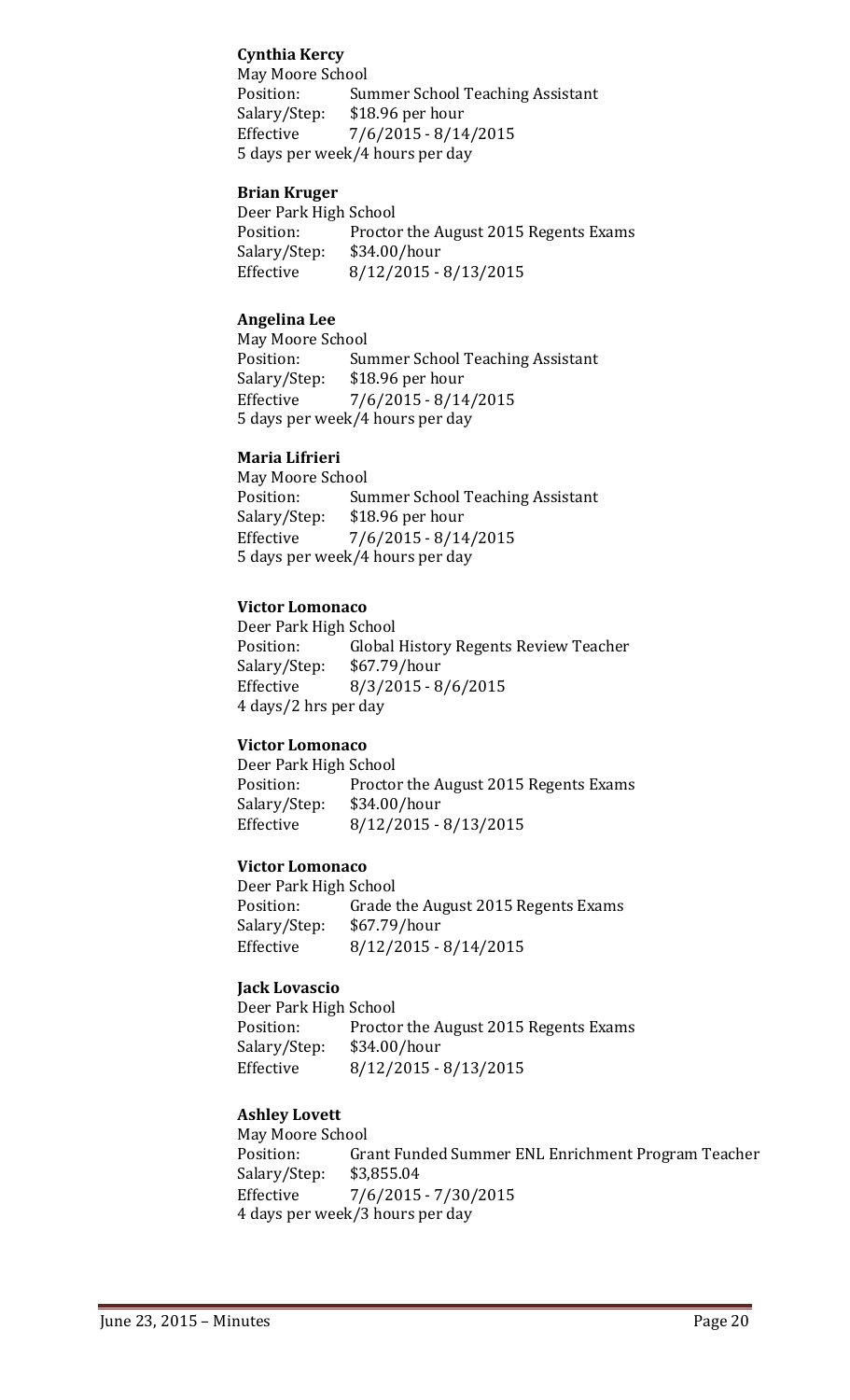#### **Kevin Marner**

Deer Park High School<br>Position: Summe Summer School Virtual Physical Education Teacher<br>\$46.03/hour Salary/Step:<br>Effective  $7/6/2015 - 8/14/2015$ 4 days per week/4 hours per day

#### **Kevin McCreesh**

Deer Park High School<br>Position: Grade t Grade the August 2015 Regents Exams<br>\$67.79/hour Salary/Step: Effective 8/12/2015 - 8/14/2015

#### **Dawn McMullen**

May Moore School<br>Position: Sui Position: Summer School Teaching Assistant<br>Salary/Step: \$18.96 per hour Salary/Step: \$18.96 per hour<br>Effective 7/6/2015 - 8/14  $7/6/2015 - 8/14/2015$ 5 days per week/4 hours per day

#### **Alex Mesimeris**

Deer Park High School<br>Position: US Hist US History Regents Review Teacher<br>\$67.79/hour Salary/Step: Effective 8/3/2015 - 8/6/2015 4 days/2 hrs per day

## **Alex Mesimeris**

Deer Park High School<br>Position: Proctor Proctor the August 2015 Regents Exams<br>\$34.00/hour Salary/Step: Effective 8/12/2015 - 8/13/2015

## **Alex Mesimeris**

Deer Park High School<br>Position: Grade t Grade the August 2015 Regents Exams<br>\$67.79/hour Salary/Step:<br>Effective  $8/12/2015 - 8/14/2015$ 

## **Robert Molloy**

May Moore School<br>Position: Sui Summer School Teaching Assistant<br>\$18.96/hour Salary/Step: Effective 7/6/2015 - 8/14/2015 5 days per week/4 hours per day

## **Robin Mont**

May Moore School Position: Summer School Teaching Assistant<br>Salary/Step: \$18.96 per hour Salary/Step: \$18.96 per hour<br>Effective 7/6/2015 - 8/14  $7/6/2015 - 8/14/2015$ 5 days per week/4 hours per day

#### **Patricia Myers**

May Moore School<br>Position: Sui Summer School Teaching Assistant<br>\$18.96/hour Salary/Step: Effective 7/6/2015 - 8/14/2015 5 days per week/4 hours per day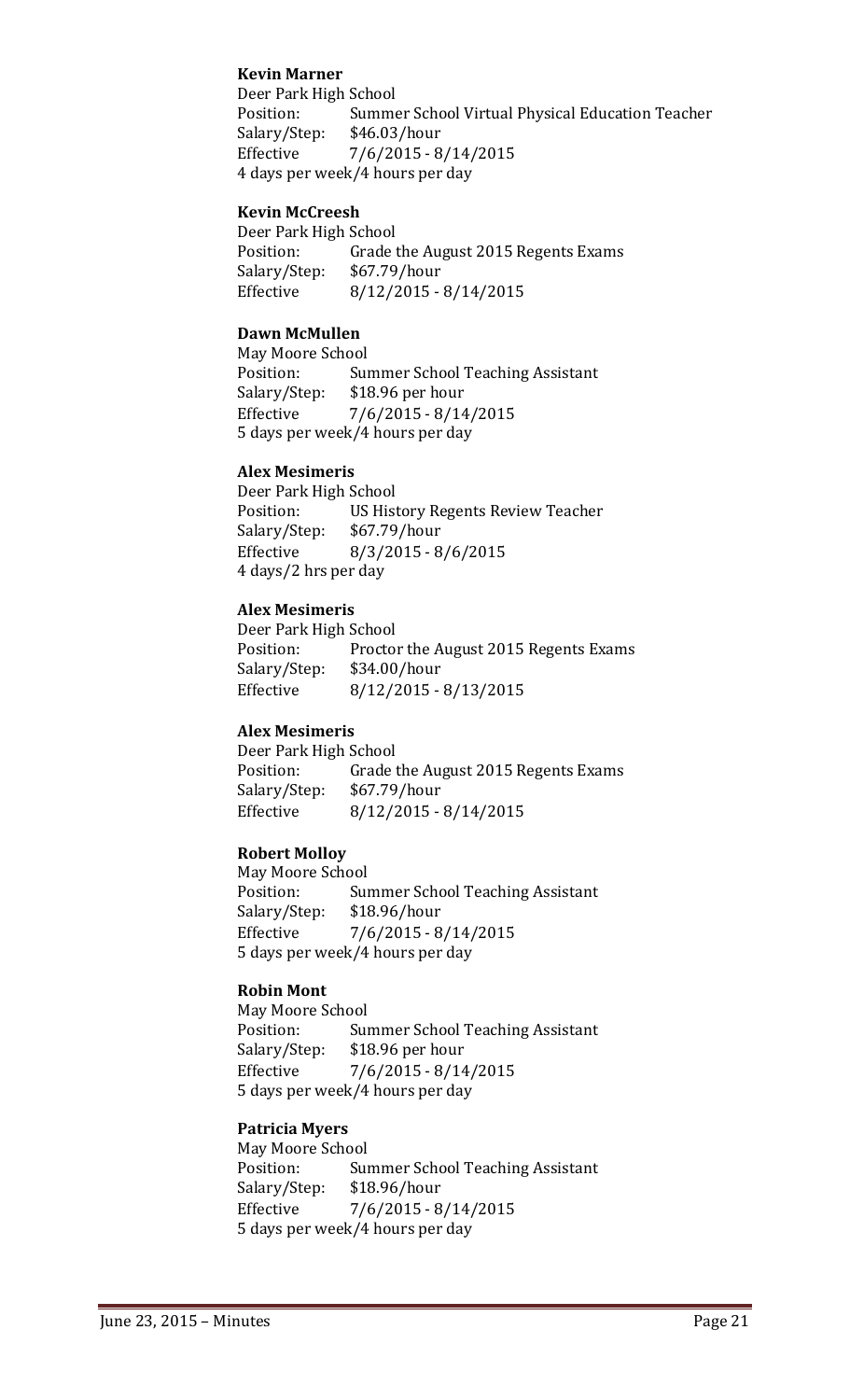## **Holly Negron**

May Moore School<br>Position: Sur Summer School Teaching Assistant<br>\$18.96 per hour Salary/Step: Effective 7/6/2015 - 8/14/2015 5 days per week/4 hours per day

#### **Stephanie O'Connell**

May Moore School<br>Position: Sui Summer School Self-Contained Program Speech Teacher<br>\$6,772.68 Salary/Step: Effective 7/6/2015 - 8/14/2015 5 days per week/4 hours per day

#### **Kathleen Ohanian**

May Moore School<br>Position: Sui Position: Summer School Teaching Assistant<br>Salary/Step: \$18.96 per hour \$18.96 per hour Effective 7/6/2015 - 8/14/2015 5 days per week/4 hours per day

#### **Joanne Pendzinski**

May Moore School Position: Summer School Teaching Assistant<br>Salary/Step: \$18.96 per hour Salary/Step: \$18.96 per hour<br>Effective 7/6/2015 - 8/14  $7/6/2015 - 8/14/2015$ 5 days per week/4 hours per day

#### **Sean Price**

May Moore School<br>Position: Sui Summer School Teaching Assistant<br>\$18.96/hour Salary/Step: Effective 7/6/2015 - 8/14/2015 5 days per week/4 hours per day

## **Maria Reccardi**

May Moore School<br>Position: Sur Position: Summer School Teaching Assistant<br>Salary/Step: \$18.96 per hour \$18.96 per hour Effective 7/6/2015 - 8/14/2015 5 days per week/4 hours per day

#### **Lori Reutzel**

May Moore School<br>Position: Sur Position: Summer School Teaching Assistant<br>Salary/Step: \$18.96 per hour Salary/Step: \$18.96 per hour  $7/6/2015 - 8/14/2015$ 5 days per week/4 hours per day

## **Phyllis Senia**

May Moore School<br>Position: Spe Special Education Summer School Supervisor<br>\$6,772.68 Salary/Step:<br>Effective  $7/6/2015 - 8/14/2015$ 5 days per week/4 hours per day

#### **Kristen Small**

Deer Park High School<br>Position: Geome Geometry Regents Review Teacher<br>\$67.79/hour Salary/Step:<br>Effective Effective 7/27/2015 - 7/30/2015 4 days/2 hrs per day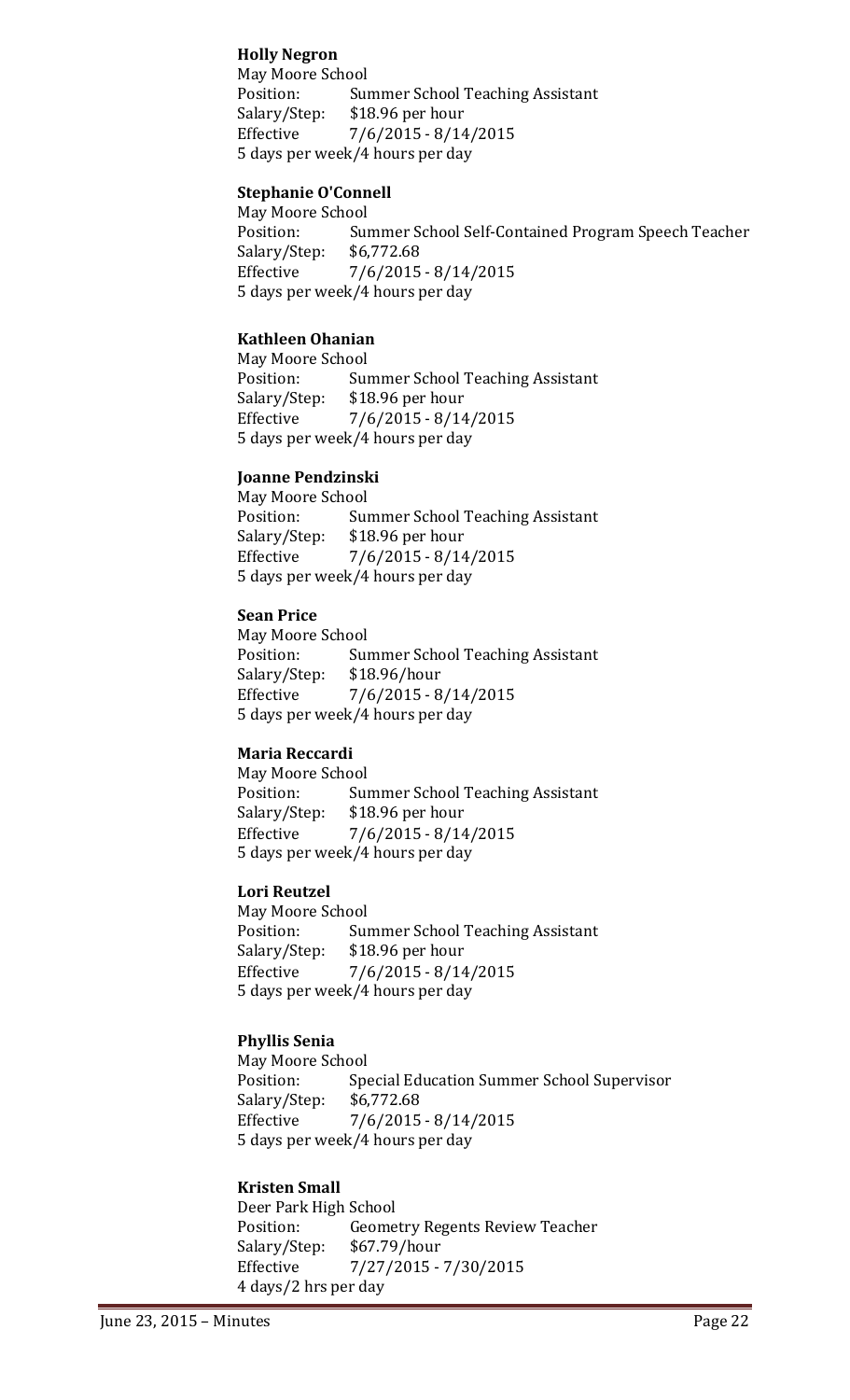## **Kristen Small**

Deer Park High School<br>Position: Algebra Algebra II Trig Regents Review Teacher<br>\$67.79/hour Salary/Step: Effective 8/3/2015 - 8/6/2015 4 days/2 hrs per day

#### **Kristen Small**

Deer Park High School<br>Position: Grade Grade the August 2015 Regents Exams<br>\$67.79/hour Salary/Step:<br>Effective  $8/12/2015 - 8/14/2015$ 

### **Kristen Small**

Deer Park High School<br>Position: Proctor Proctor the August 2015 Regents Exams<br>\$34.00/hour Salary/Step:<br>Effective Effective 8/12/2015 - 8/13/2015

## **Jeremy Smith**

May Moore School<br>Position: Sui Summer School Teaching Assistant<br>\$18.96 per hour Salary/Step:<br>Effective  $7/6/2015 - 8/14/2015$ 5 days per week/4 hours per day

## **Christine Sokol**

May Moore School<br>Position: Sui Summer School Self-Contained Program Speech Teacher<br>\$6,772.68 Salary/Step: Effective 7/6/2015 - 8/14/2015 5 days per week/4 hours per day

#### **Anna Strenta**

May Moore School<br>Position: Sui Position: Summer School Teaching Assistant<br>Salary/Step: \$18.96 per hour Salary/Step: \$18.96 per hour<br>Effective 7/6/2015 - 8/14  $7/6/2015 - 8/14/2015$ 5 days per week/4 hours per day

#### **Lori Sullivan**

May Moore School<br>Position: Sui Summer School Self Contained Program Teacher<br>\$6,772.68 Salary/Step:<br>Effective  $7/6/2015 - 8/14/2015$ 5 days per week/4 hours per day

## **Kristin Thompson**

May Moore School<br>Position: Sur Position: Summer School Teaching Assistant<br>Salary/Step: \$18.96 per hour \$18.96 per hour Effective 7/6/2015 - 8/14/2015 5 days per week/4 hours per day

## **Marie Tortorici**

May Moore School Summer School Self Contained Program Teacher<br>\$6,772.68 Salary/Step:<br>Effective  $7/6/2015 - 8/14/2015$ 5 days per week/4 hours per day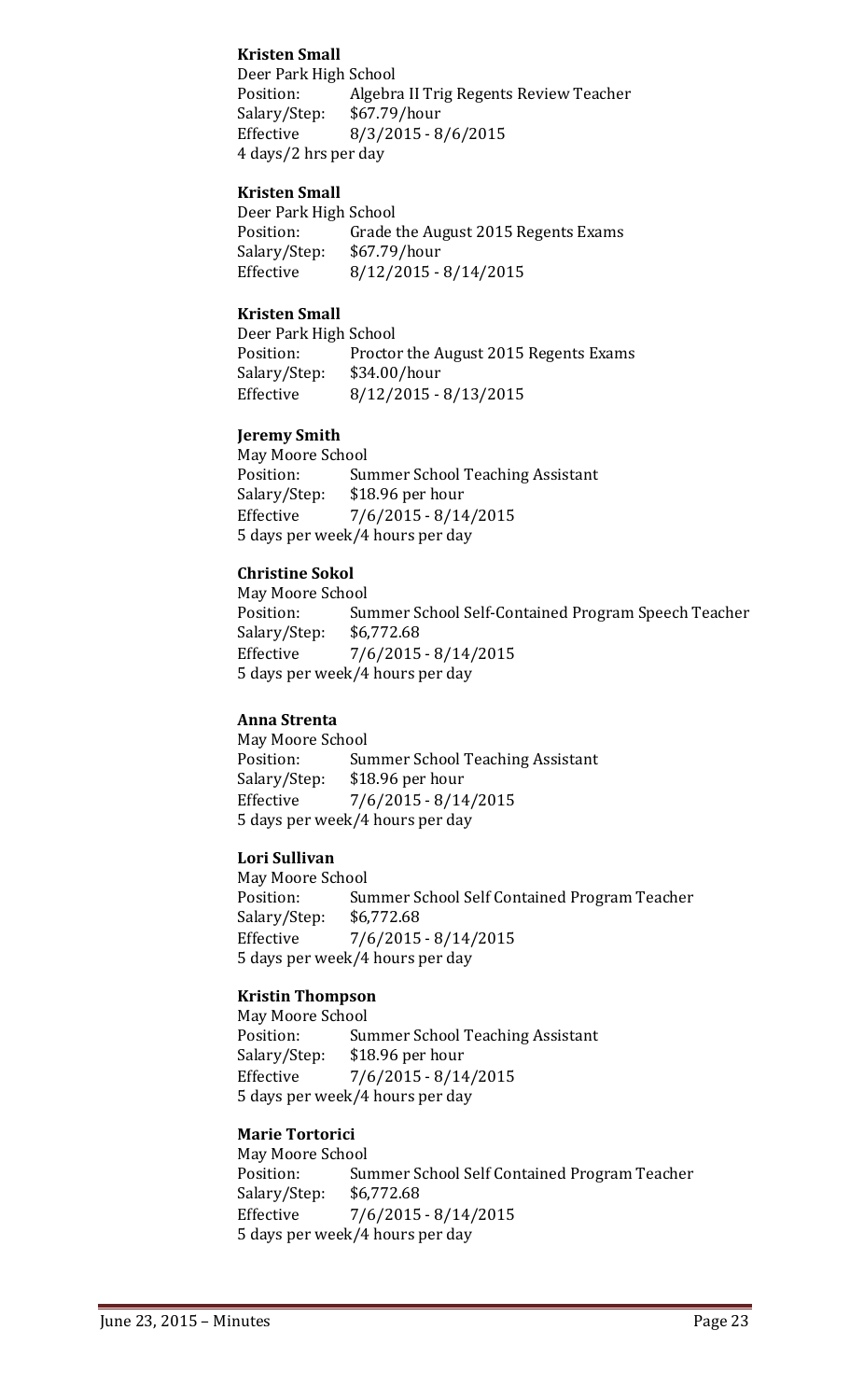### **John Watson**

Deer Park High School<br>Position: Geome Geometry Regents Review Teacher<br>\$67.79/hour Salary/Step: Effective 7/27/2015 - 7/30/2015 4 days/2 hrs per day

#### **John Watson**

Deer Park High School<br>Position: Algebr Algebra II Trig Regents Review Teacher<br>\$67.79/hour Salary/Step:<br>Effective  $8/3/2015 - 8/6/2015$ 4 days/2 hrs per day

#### **Vanessa Whitney**

Deer Park High School<br>Position: Global Position: Global History SPR Regents Review Teacher<br>Salary/Step: \$67.79/hour  $$67.79/hour$ Effective 8/3/2015 - 8/6/2015 4 days/2 hrs per day

#### **Vanessa Whitney**

Deer Park High School<br>Position: Grade t Grade the August 2015 Regents Exams<br>\$67.79/hour Salary/Step: Effective 8/12/2015 - 8/14/2015

#### **Vanessa Whitney**

Deer Park High School<br>Position: Proctor Proctor the August 2015 Regents Exams Salary/Step: \$34.00/hour Effective 8/12/2015 - 8/13/2015

#### **Suzanne Wright**

May Moore School<br>Position: Sui Position: Summer School Teaching Assistant<br>Salary/Step: \$18.96 per hour \$18.96 per hour Effective 7/6/2015 - 8/14/2015 5 days per week/4 hours per day

#### **Linda Zimmerly**

May Moore School<br>Position: Sui Position: Summer School Teaching Assistant<br>Salary/Step: \$18.96 per hour \$18.96 per hour Effective 7/6/2015 - 8/14/2015 5 days per week/4 hours per day

#### **SCHEDULE -- O --RESIGNATIONS / RETIREMENTS / REMOVALS / TERMINATIONS (Instructional)**

#### **Kelley Cordeiro**

John F Kennedy Intermediate School<br>Position: ENL Teacher **ENL Teacher** Salary/Step:<br>Effective  $6/8/2015$ Resignation. No outstanding obligation to the district.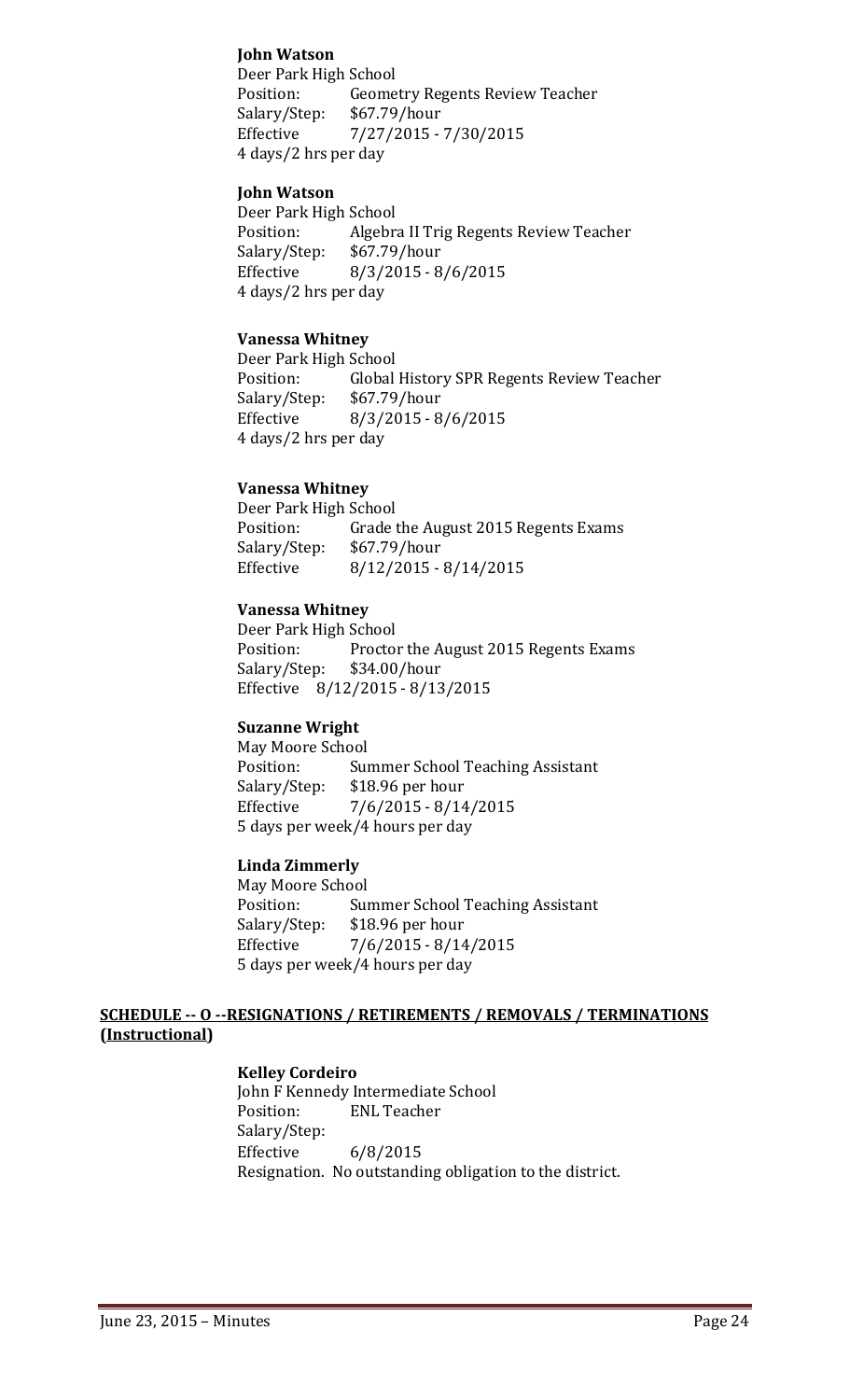#### **SCHEDULE -- Q --LEAVES OF ABSENCE (Instructional)**

#### **Roseann Alfieri**

John F Kennedy Intermediate School<br>Position: Elementary Teacher **Elementary Teacher** Salary/Step:  $5/21/2015 - 6/14/2015$ Paid Medical LOA (FMLA)

### **Diane Carino**

Deer Park High School<br>Position: Special **Special Education Teacher** Salary/Step:<br>Effective Effective 9/21/2015 - 10/30/2015 Paid Maternity Sick Leave (FMLA)

## **Rachel Chalmers**

Deer Park High School<br>Position: Teachi **Teaching Assistant** Salary/Step: Effective 9/1/2015 - 6/30/2016 LOA as T.A. to accept a position as LR Guidance Counselor at RF

## **Tiffany DeMarchis**

May Moore School<br>Position: Ele **Elementary Teacher** Salary/Step:<br>Effective  $6/8/2015 - 6/26/2015$ Paid Maternity Sick LOA (FMLA)

## **Carole DiPietrantonio**

Robert Frost Middle School<br>Position: Special Educ **Special Education Teacher** Salary/Step: Effective 5/26/2015 - 6/30/2015 Extension of Paid Medical LOA (W/C)

## **Karen Harker**

Robert Frost Middle School<br>Position: Reading Tea Reading Teacher Salary/Step: Effective 6/13/2015 - 6/26/2015 Unpaid Medical LOA (FMLA)

## **Christina Poppe**

Deer Park High School<br>Position: ELA Cu **ELA Curriculum Associate** Salary/Step:<br>Effective  $6/20/2015 - 6/30/2015$ Extension of Paid Maternity Sick LOA (FMLA)

## **Drusilla Woodruff-Bond**

Deer Park High School<br>Position: Teachi **Teaching Assistant** Salary/Step: Effective 5/30/2015 - 6/2/2015 Paid Medical LOA (FMLA)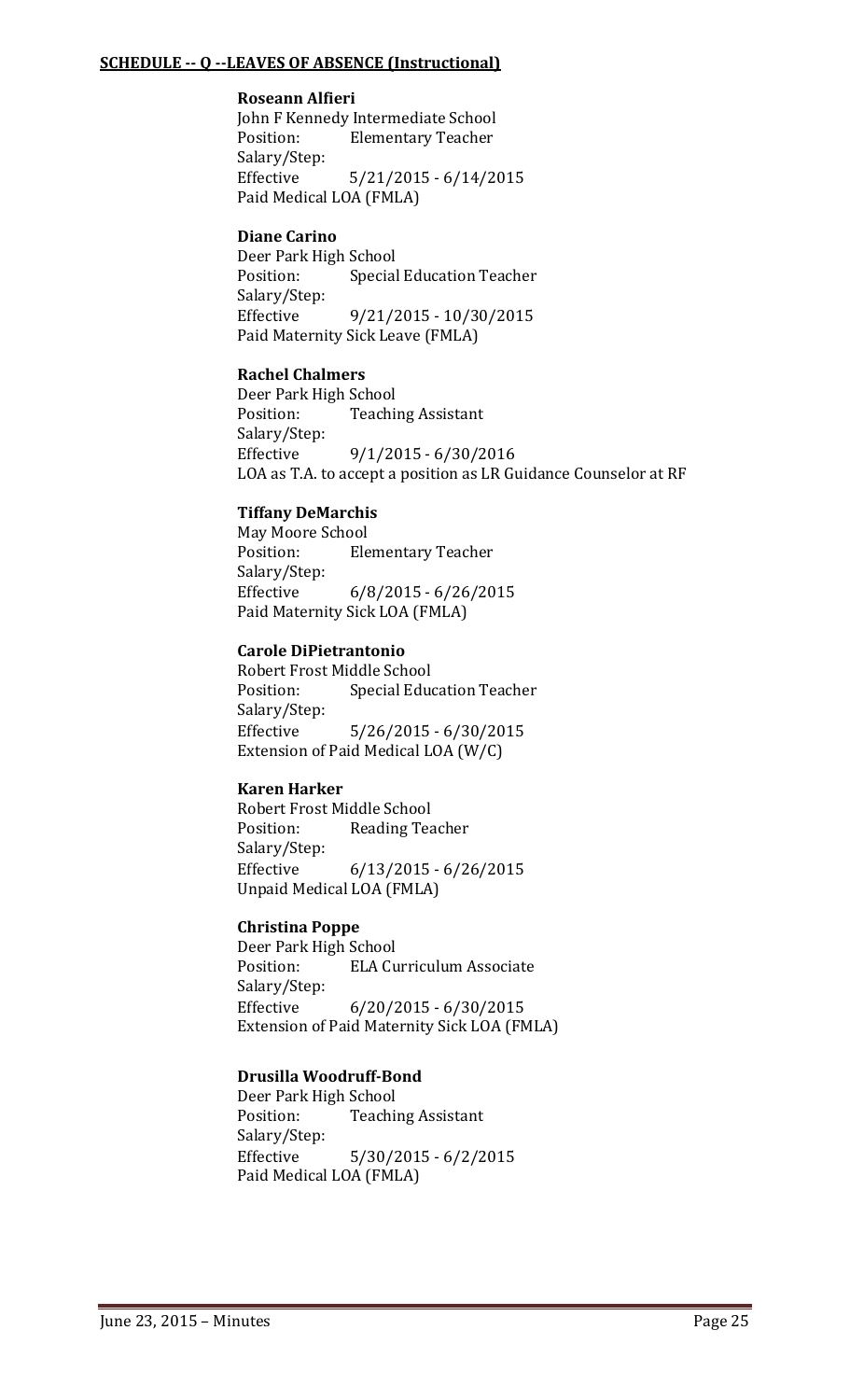#### **SCHEDULE -- RE --REINSTATEMENT TO FULL TIME (Instructional)**

#### **Paula Behrens**

Robert Frost Middle School<br>Position: Family & Co Family & Consumer Science Teacher<br>\$107,307 MA/Step 21 Salary/Step: Effective 9/1/2015

## **Kyle McCourt**

Deer Park High School<br>Position: Art Tea Position: Art Teacher<br>Salary/Step: \$87,833 Salary/Step: \$87,833 MA75/Step 12<br>Effective 9/1/2015  $9/1/2015$ 

## **Patricia Skjoldahl**

Deer Park High School<br>Position: Family Position: Family & Consumer Science Teacher<br>Salary/Step: \$100,378 MA75/Step 18 MA75/Step 18 Effective 9/1/2015 Split: HS/RF

#### **SCHEDULE -- TR --TRANSFERS (Instructional)**

#### **Scott Agnew**

John F Kennedy Intermediate School<br>Position: Psychologist Psychologist Salary/Step:<br>Effective  $9/1/2015$ Transfer from MM to JFK/DW (finished psychologist LOA coverage @MM; expertise needed at JFK/DW)

#### **Vincent Amodio**

John Quincy Adams School<br>Position: Special Edu **Special Education Teacher** Salary/Step:<br>Effective Effective 9/1/2015 Transfer from RF to JQA (staff member requested transfer to elementary)

## **Ann Bullis**

John F Kennedy Intermediate School<br>Position: Elementary Teacher **Elementary Teacher** Salary/Step:<br>Effective Effective 9/1/2015 Transfer from JQA to JFK (decrease in JQA elementary grade 1 section/retirement at JFK)

#### **Melissa Cangelosi**

Deer Park High School<br>Position: Math T Math Teacher Salary/Step: Effective 9/1/2015 Transfer from RF to HS (expertise needed for high school math program)

#### **Carole DiPietrantonio**

Deer Park High School<br>Position: Special **Special Education Teacher** Salary/Step:<br>Effective Effective 9/1/2015 Transfer from RF to HS/SSCM (departmental needs)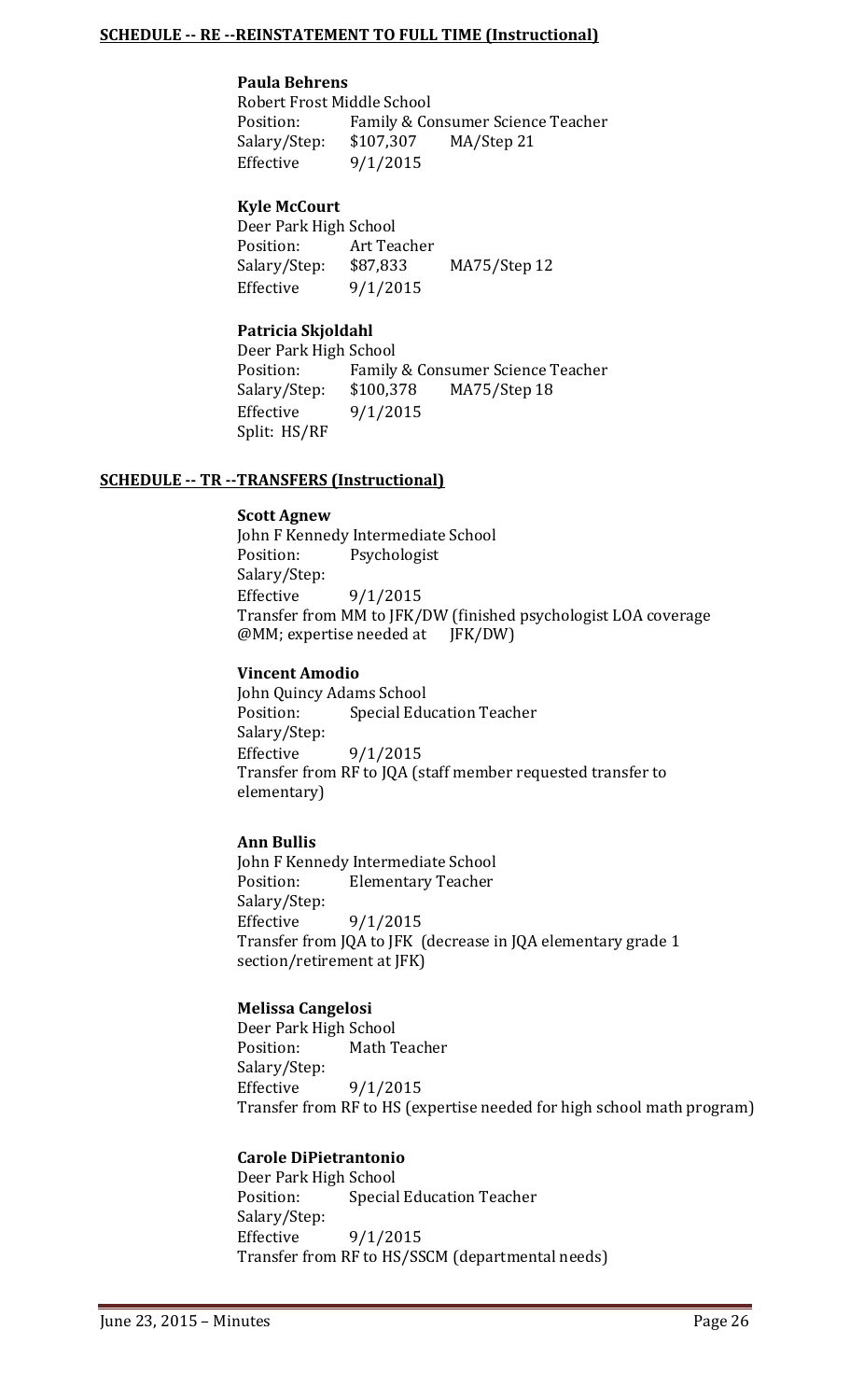### **Karen Harker**

John Quincy Adams School Reading Teacher Salary/Step: Effective 9/1/2015 Transfer from RF to JQA (increase in reading needs at elementary level)

#### **Kerri Held**

Robert Frost Middle School<br>Position: Math Teach Math Teacher Salary/Step:<br>Effective Effective 9/1/2015 Transfer from HS to RF (departmental needs)

#### **Andrea Kaurosis**

Deer Park High School Math Teacher Salary/Step: Effective 9/1/2015 Transfer from RF to HS (expertise needed for high school math program)

#### **Patricia Kurman**

Deer Park High School<br>Position: Special Special Education Teacher Salary/Step:<br>Effective Effective 9/1/2015 Transfer from JFK to HS (departmental needs)

#### **Jack Lovascio**

Robert Frost Middle School World Language Teacher Salary/Step:<br>Effective Effective 9/1/2015 Transfer from HS to RF (departmental needs)

## **Ariel Miano**

Robert Frost Middle School<br>Position: Math Teach Math Teacher Salary/Step: Effective 9/1/2015 Transfer from HS to RF (better suited for middle school math program)

## **Dina Peragine**

Deer Park High School<br>Position: World World Language Teacher Salary/Step: Effective 9/1/2015 Transfer from RF to HS (expertise needed for high school world languages program)

#### **John Rafferty**

Deer Park High School<br>Position: Social S Social Studies Teacher Salary/Step:<br>Effective  $9/1/2015$ Transfer from RF to HS (expertise needed for HS social studies program)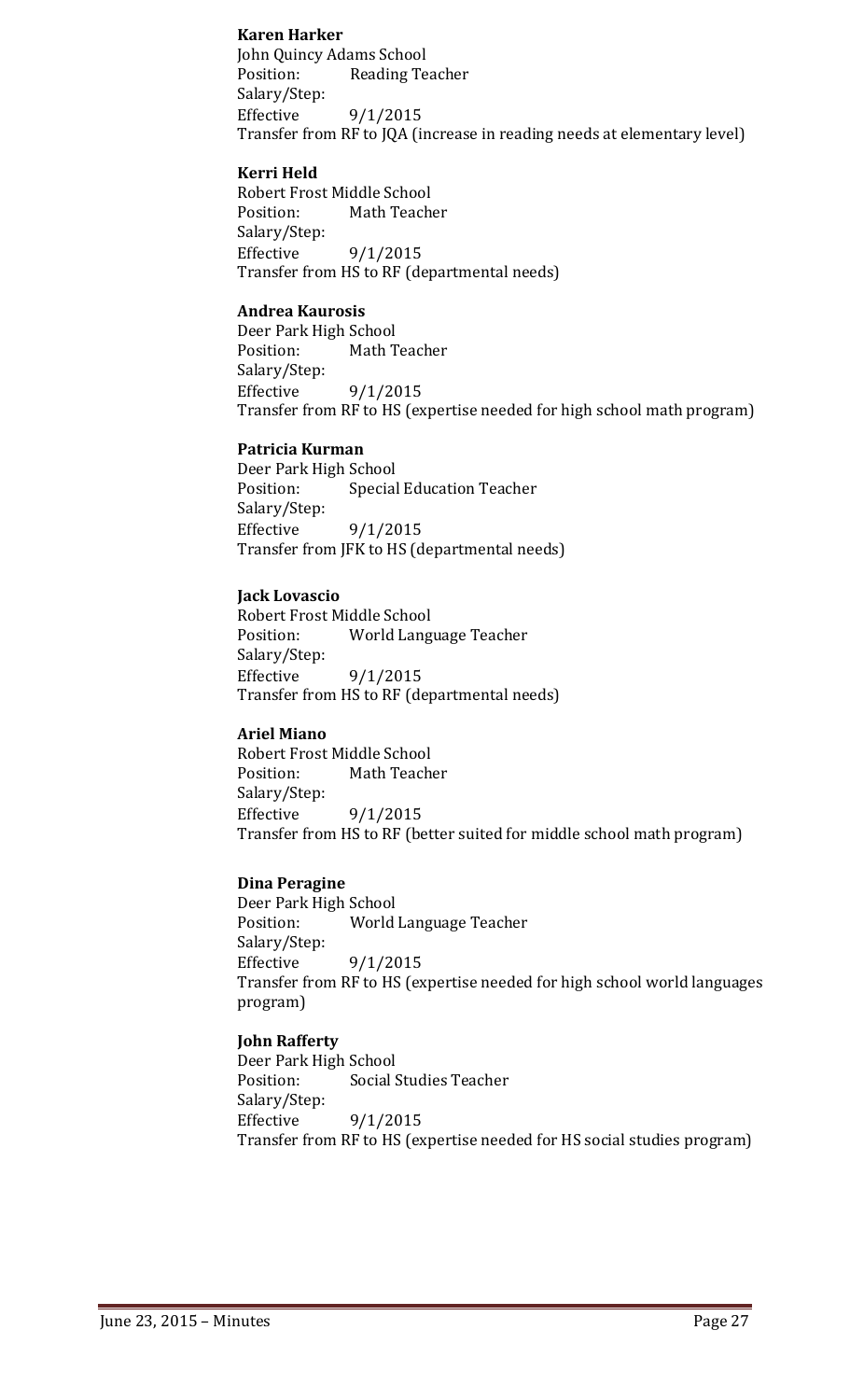## **Maureen Vecchia**

Robert Frost Middle School<br>Position: Social Studie **Social Studies Teacher** Salary/Step:  $9/1/2015$ Transfer from HS to RF (staff member requested transfer to middle school)

#### **Daryl Woods**

Robert Frost Middle School<br>Position: Special Educ **Special Education Teacher** Salary/Step: 9/1/2015 Transfer from HS to RF (departmental needs)

#### **SCHEDULE -- TTPA --TEMPORARY ASSIGNMENT (Instructional)**

## **Thomas Alcabes**

District Wide ABA Home Provider Salary/Step: \$50/hr<br>Effective 7/1/20 Effective 7/1/2015 - 6/30/2016

#### **Joyce Carmen**

| <b>ABA Home Provider</b> |
|--------------------------|
| \$25/hr                  |
| $7/1/2015 - 6/30/2016$   |
|                          |

#### **Heather Ciurleo**

| <b>ABA Home Provider</b> |
|--------------------------|
| \$50/hr                  |
| 7/1/2015 - 6/30/2016     |
|                          |

## **John Colford**

| JUILLE COLLUI U |                      |
|-----------------|----------------------|
| District Wide   |                      |
| Position:       | ABA Home Provider    |
| Salary/Step:    | \$50/hr              |
| Effective       | 7/1/2015 - 6/30/2016 |
|                 |                      |

#### **Nancy Depalo**

| ABA Home Provider      |
|------------------------|
| \$50/hr                |
| $7/1/2015 - 6/30/2016$ |
|                        |

#### **Concetta Filippone**

| ABA Home Provider      |
|------------------------|
| \$50/hr                |
| $7/1/2015 - 6/30/2016$ |
|                        |

#### **Salvatore Finocchiaro** District Wide

| ABA Home Provider      |
|------------------------|
| \$50/hr                |
| $7/1/2015 - 6/30/2016$ |
|                        |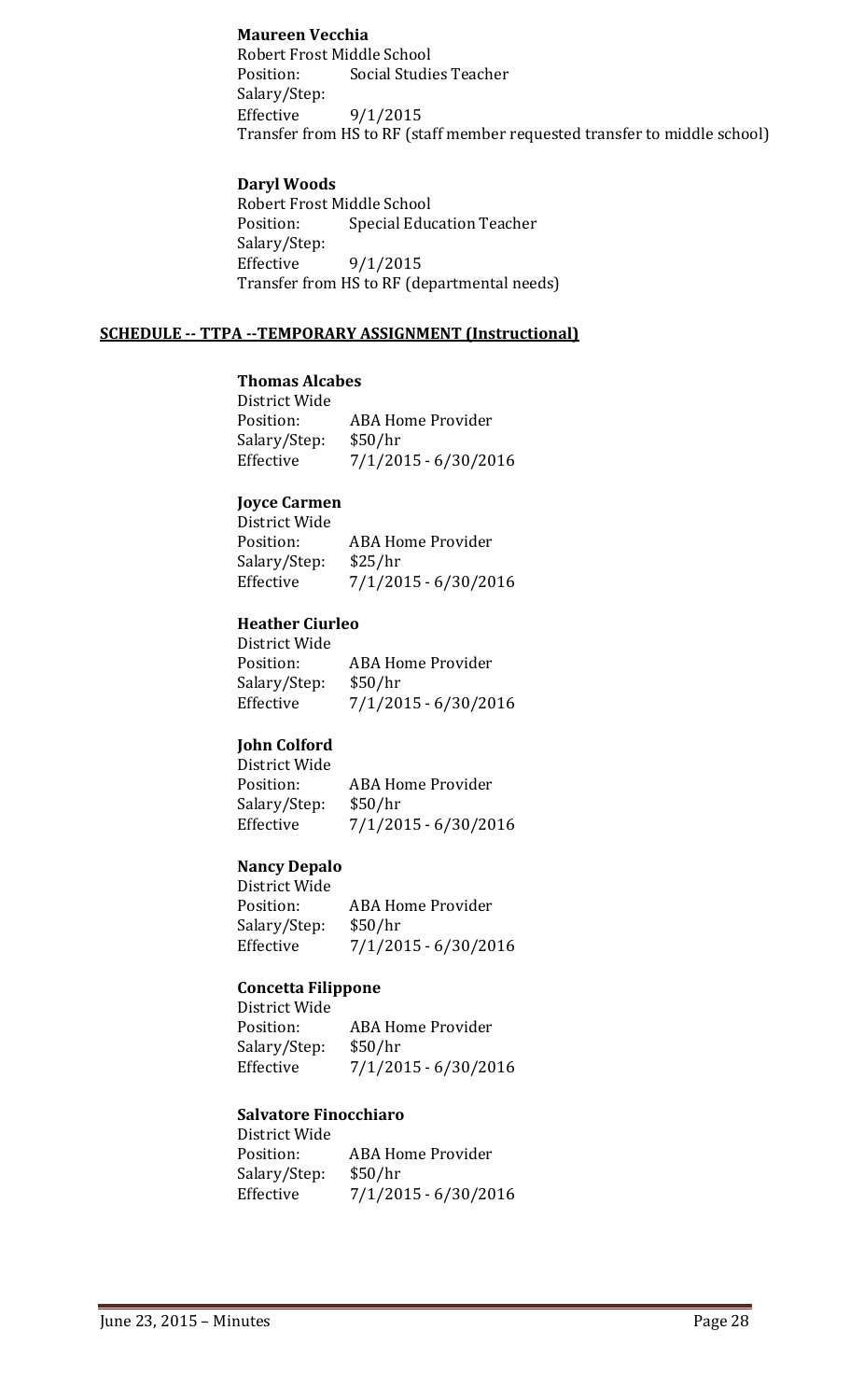## **Gail Heffernan**

District Wide<br>Position: ABA Home Provider<br>\$25/hr Salary/Step:<br>Effective Effective 7/1/2015 - 6/30/2016

## **Noemi Herles**

| District Wide |                          |
|---------------|--------------------------|
| Position:     | <b>ABA Home Provider</b> |
| Salary/Step:  | \$25/hr                  |
| Effective     | $7/1/2015 - 6/30/2016$   |
|               |                          |

## **Kelly Intartaglia**

| $11011$ , $111011$ $015110$ |                          |
|-----------------------------|--------------------------|
| District Wide               |                          |
| Position:                   | <b>ABA Home Provider</b> |
| Salary/Step:                | \$50/hr                  |
| Effective                   | 7/1/2015 - 6/30/2016     |
|                             |                          |

## **Cynthia Kercy**

| <b>ABA Home Provider</b> |
|--------------------------|
| \$25/hr                  |
| $7/1/2015 - 6/30/2016$   |
|                          |

## **Joanne King**

| District Wide |                        |
|---------------|------------------------|
| Position:     | ABA Home Provider      |
| Salary/Step:  | \$50/hr                |
| Effective     | $7/1/2015 - 6/30/2016$ |

## **David Knuffke**

Deer Park High School<br>Position: Mentor Position: Mentor<br>Salary/Step: \$1,200 Salary/Step:<br>Effective  $9/1/2014 - 6/30/2015$ \$1,200 per teacher mentored

## **Robin Mont**

| ABA Home Provider    |
|----------------------|
| \$25/hr              |
| 7/1/2015 - 6/30/2016 |
|                      |

## **Alyssa Pisani**

District Wide ABA Home Provider<br>\$50/hr Salary/Step:<br>Effective  $7/1/2015 - 6/30/2016$ 

## **Maria Reccardi**

District Wide ABA Home Provider<br>\$25/hr Salary/Step:<br>Effective  $7/1/2015 - 6/30/2016$ 

#### **Jeremy Smith** District Wide

| DISTRICT MIDE |                          |
|---------------|--------------------------|
| Position:     | <b>ABA Home Provider</b> |
| Salary/Step:  | \$25/hr                  |
| Effective     | 7/1/2015 - 6/30/2016     |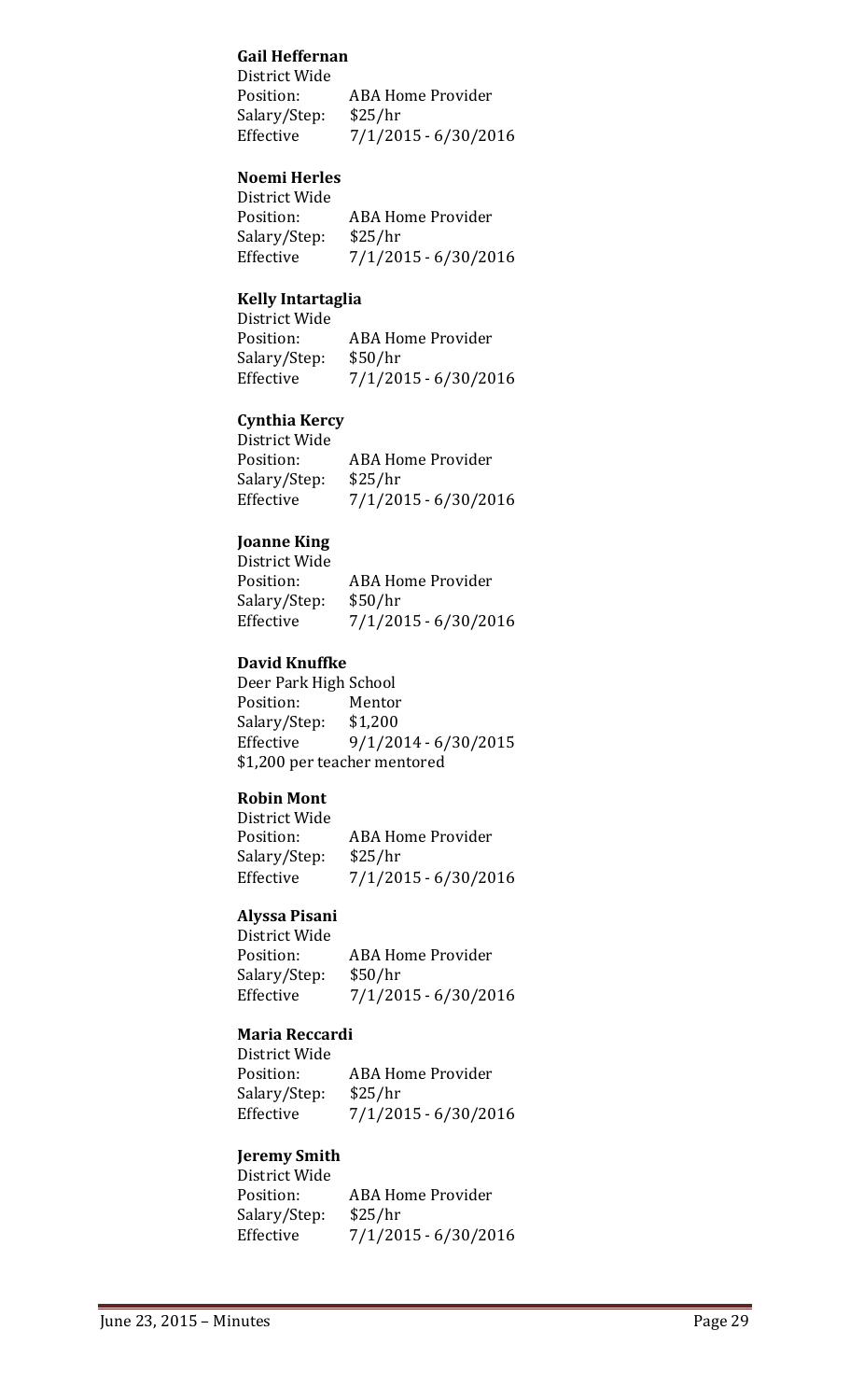### **Lori Sullivan**

District Wide ABA Home Provider<br>\$50/hr Salary/Step:<br>Effective  $7/1/2015 - 6/30/2016$ 

#### **Suzanne Wright**

District Wide<br>Position: ABA Home Provider<br>\$25/hr Salary/Step:<br>Effective  $7/1/2015 - 6/30/2016$ 

#### **Linda Zimmerly**

| District Wide |                          |
|---------------|--------------------------|
| Position:     | <b>ABA Home Provider</b> |
| Salary/Step:  | \$50/hr                  |
| Effective     | 7/1/2015 - 6/30/2016     |
|               |                          |

## **SCHEDULE 15-BP-765 - SCHEDULE OF BILLS PAYABLE**

| General*        | #44         | 5/31/2015 | \$99,117.32    |
|-----------------|-------------|-----------|----------------|
| General*        | #47         | 6/30/2015 | \$956,026.41   |
| Federal*        | # 25        | 6/30/2015 | \$13,824.03    |
| Scholarships*   | #13         | 6/30/2015 | \$30,150.00    |
| Trust & Agency* | # 11        | 5/31/2015 | \$2,111,242.34 |
| General*        | # 50        | 6/30/2015 | \$318,886.11   |
| Federal*        | # 26        | 6/30/2015 | \$58,427.53    |
| School Lunch*   | # 21        | 6/30/2015 | \$138,375.78   |
| <b>WORKERS'</b> | Daily Check |           |                |
| COMP.*          | Register    | 6/1/2015  | \$234.79       |
| <b>WORKERS'</b> | Daily Check |           |                |
| COMP.*          | Register    | 6/1/2015  | \$9,218.38     |
| <b>WORKERS'</b> | Daily Check |           |                |
| COMP.*          | Register    | 6/1/2015  | \$12,642.01    |
| <b>WORKERS'</b> | Daily Check |           |                |
| COMP.*          | Register    | 6/1/2015  | \$1,923.17     |
| <b>WORKERS'</b> | Daily Check |           |                |
| COMP.*          | Register    | 6/3/2015  | \$3,510.88     |
| <b>WORKERS'</b> | Daily Check |           |                |
| COMP.*          | Register    | 6/5/2015  | \$5,311.91     |
| <b>WORKERS'</b> | Daily Check |           |                |
| COMP.*          | Register    | 6/10/2015 | \$8,918.38     |
|                 |             |           |                |

## **SCHEDULE R15-D-005 – EXTERNAL AUDITING FIRM**

Proposals for RFP # RDP15-005 External Auditing Firm were received at 11:00 am on May 26. 2015.

Proposals were advertised in Newsday. Forms and specifications were processed in accordance with Section 104 of the General Municipal Law and proposals were solicited from vendors on the standard proposal list of the District as well as on the Empire State Purchasing Group at [www.EmpireStateBidSystem.com.](http://www.empirestatebidsystem.com/)

Proposals were received from the following vendors:

Bonadio & Co., LLP Cullen & Danowski, LLP Nawrocki Smith LLP O'Connor Davies, LLP Toski & Co., CPAs, P.C.

Proposals were received by Lauren von Ende, Purchasing Agent and recorded by Linda Melendez, Recorder.

It is recommended that the RFP be awarded to the following vendor based on the proposals submitted and the services offered by proposer:

Nawrocki Smith LLP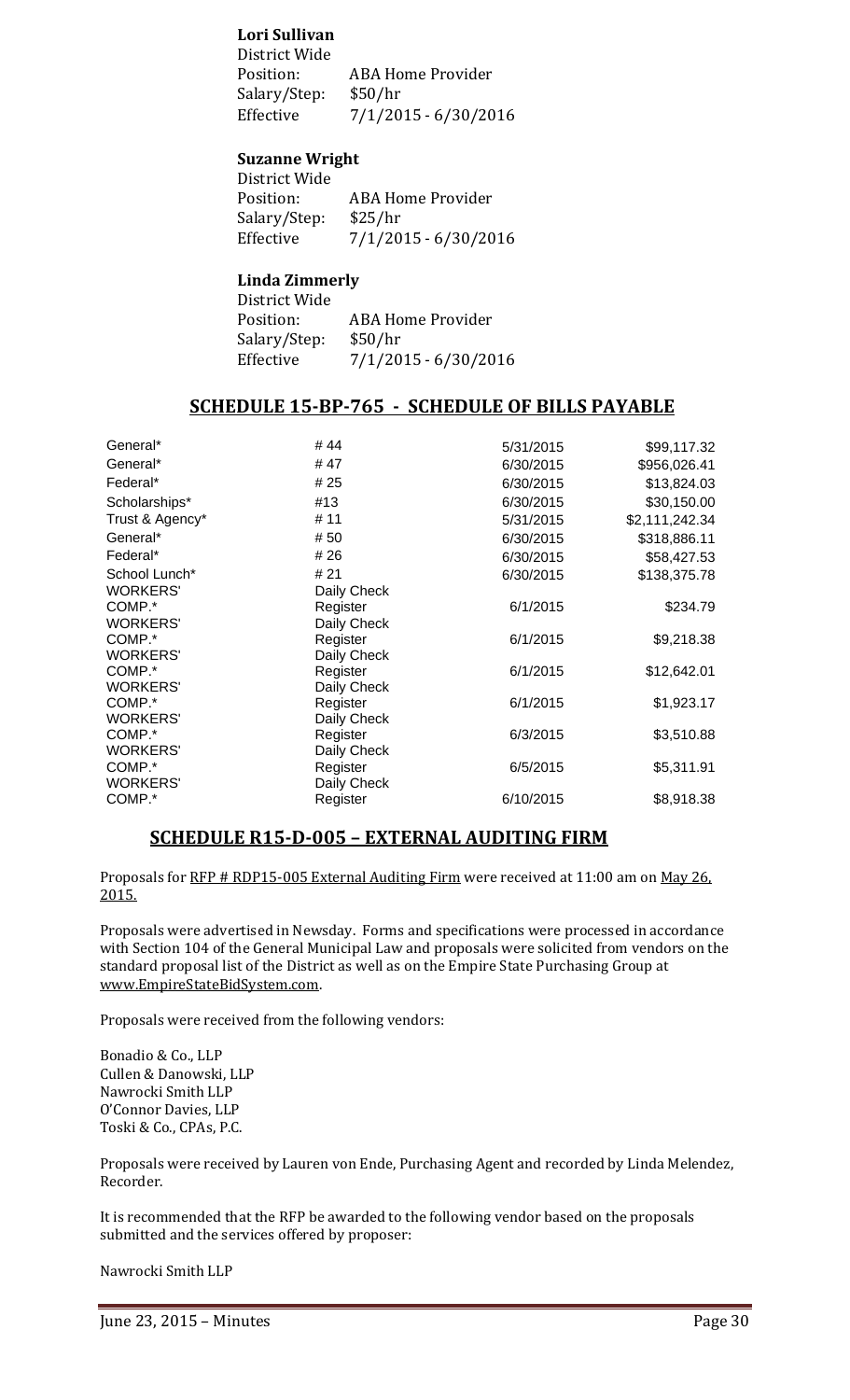## **RFP15-006 SPECIAL EDUCATION SERVICES**

Proposals for RFP # RDP15-006 Special Education Services were received at 11:00 am on April 13, 2015.

Proposals were advertised in Newsday. Proposals were solicited from vendors on the standard proposal list of the District as well as on the Empire State Purchasing Group at [www.EmpireStateBidSystem.com.](http://www.empirestatebidsystem.com/)

Proposals were received from the following vendors:

| Access 7 Services, Inc.                         | Islip Tutoring Service, Inc.                   |
|-------------------------------------------------|------------------------------------------------|
| Achieve Beyond                                  | Kid's First Evaluation & Advocacy Center       |
| <b>ACLD Kramer Learning Center</b>              | Kids in Action                                 |
| All About Kids                                  | The Long Island Home DBA South Oaks Hospital   |
| At All Subject Tutoring Inc.                    | LIDC.                                          |
| Brookhaven Center for Children's Services, Inc. | Long Island Tutorial Services, Inc.            |
| Blue Sea Educational Consulting, Inc.           | Marra & Glick Applied Behavioral Analyst, PLLC |
| <b>Capital Region Education Counseling</b>      | Maureen McMahon                                |
| <b>Center for Communication Care</b>            | Metro Therapy, Inc.                            |
| CEO, Inc.                                       | MKSA, LLC                                      |
| DaVinci Education & Research                    | NY Therapy Placement Services, Inc.            |
| Eden II Programs                                | Out East Therapy of NY                         |
| Dr. Donna Geffner                               | <b>Positive Behavior Support Consulting</b>    |
| Frieda Guzman                                   | <b>Presence Learning</b>                       |
| Helping Hands Children Services                 | Rehab Care Inc.                                |
| Horizon Healthcare Staffing                     | Syosset Home Tutoring Inc.                     |
| Humanus                                         | <b>Therapy Source</b>                          |
| Instructional Enterprises of NY                 | Top Grade                                      |
| Island Better Hearing                           | Tutoring Service of Long Island                |

Proposals were received by Lauren von Ende, Purchasing Agent and recorded by Linda Melendez, Recorder.

It is recommended that the RFP be awarded to the following vendors:

| Access 7 Services, Inc.                                                                       | Islip Tutoring Service Inc.                  |
|-----------------------------------------------------------------------------------------------|----------------------------------------------|
| Achieve Beyond                                                                                | Kids First Evaluation & Advocacy Center      |
| Adults & Children w/Learning & Developmental Disabilities, Inc. Kids in Action of Long Island |                                              |
| All About Kids                                                                                | Maureen McMahon                              |
| Brookhaven Center for Children's Services, Inc.                                               | Metro Therapy                                |
| DaVinci Education & Research                                                                  | MKSA, LLC                                    |
| Frieda Guzman                                                                                 | New York Therapy Placement Services, Inc.    |
| Helping Hands Children Services                                                               | presence Learning Inc.                       |
| Horizon Healthcare Staffing                                                                   | The Long Island Home DBA South Oaks Hospital |
| Instructional Enterprises of New York, Ltd.                                                   | <b>Syosset Home Tutoring</b>                 |
| Island Better Hearing & Optical Inc.                                                          | Top Grade                                    |
|                                                                                               |                                              |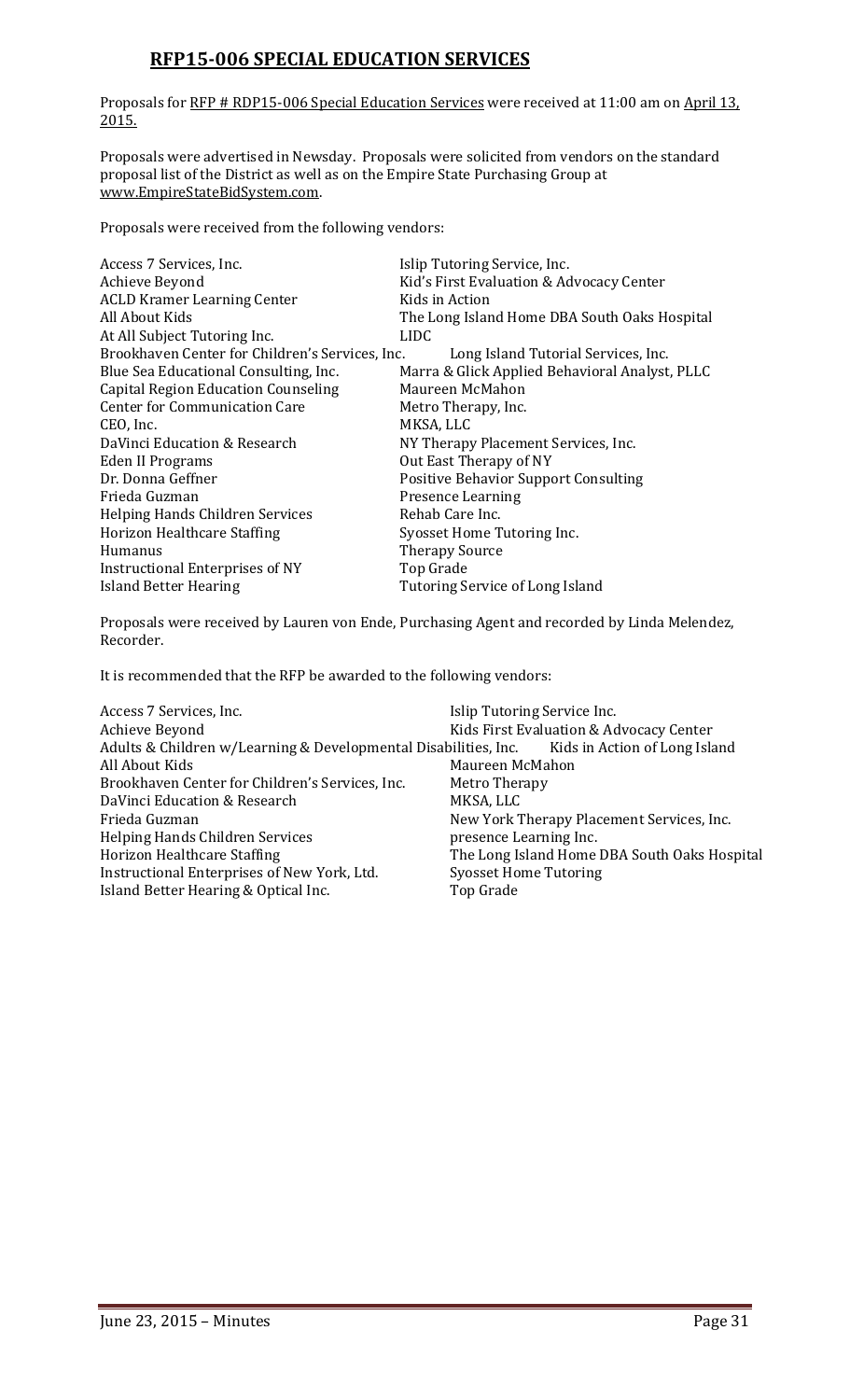#### **SCHEDULE B15-D-007 BUS/AUTO FLEET INSPECTION, PREVENTATIVE MAINTENANCE AND REPAIR**

Bids for BDP15-007 Bus/Auto Fleet Inspection, Preventive Maintenance and Repair were received and opened at 11:00 am on April 22, 2015.

Bids were advertised in Newsday. Forms and specifications were processed in accordance with Section 103 of the General Municipal Law and bids were solicited from vendors on the standard bid list of the District as well as on the Empire State Purchasing Group website at [www.EmpireStateBidSystem.com.](http://www.empirestatebidsystem.com/)

Bids were received from the following vendors:

| Authority Fleet Services Corp.                                              | \$231,227.40 |
|-----------------------------------------------------------------------------|--------------|
| M&D Auto & Bus Repair                                                       | \$232,465.50 |
| Nesco Bus Maintenance, Inc.                                                 | \$312,165.00 |
| Precision Auto and Truck Service Center, DBA Gabriel Auto and Truck Service | \$207,690.00 |

Present at bid opening: Lauren von Ende, Purchasing Agent and Linda Melendez, Recorder.

Vendors present were Vel Oztimurlenk and George Gabriel from Precision Auto and Truck and Michael Trapani from M&D Auto & Bus Repair.

It is recommended that the bid be awarded to the following vendor as the lowest responsible bidder meeting specifications:

Precision Auto and Truck Service Center, DBA Gabriel Auto and Truck Service \$207,690.00

## **B15-D-010 – PUPIL TRANSPORTATION TO AND FROM ST. MARY'S SCHOOL**

Bids for Bid # BDP15-010, Pupil Transportation To and From St. Mary's School were received and opened at 11:00 AM on June 9, 2015.

Bids were advertised in Newsday. Forms and specifications were processed in accordance with Section 103 of the General Municipal Law and bids were solicited on the Empire State Purchasing Group website at [www.EmpireStateBidSystem.com.](http://www.empirestatebidsystem.com/) 

Bids were received from the following vendors:

Acme Bus Corp. Educational Bus Transportation, Inc.

Present at bid opening: Lauren von Ende, Purchasing Agent; and Linda Melendez, Recorder. Vendors present at bid opening: Debbie Mentier, Educational Bus Transportation, Inc.; Nicole Powell, Educational Bus Transportation, Inc.; and Ray Corssen, Acme Bus Corp.

It is recommended that the bid be awarded to the following vendors as the lowest responsible bidders meeting specifications:

Acme Bus Corp. First Pupil and Additional Pupils (\$938.99 per pupil) Educational Bus Transportation, Inc. Driver Assistant (\$995.00) and Wheelchair Van \$2400.00)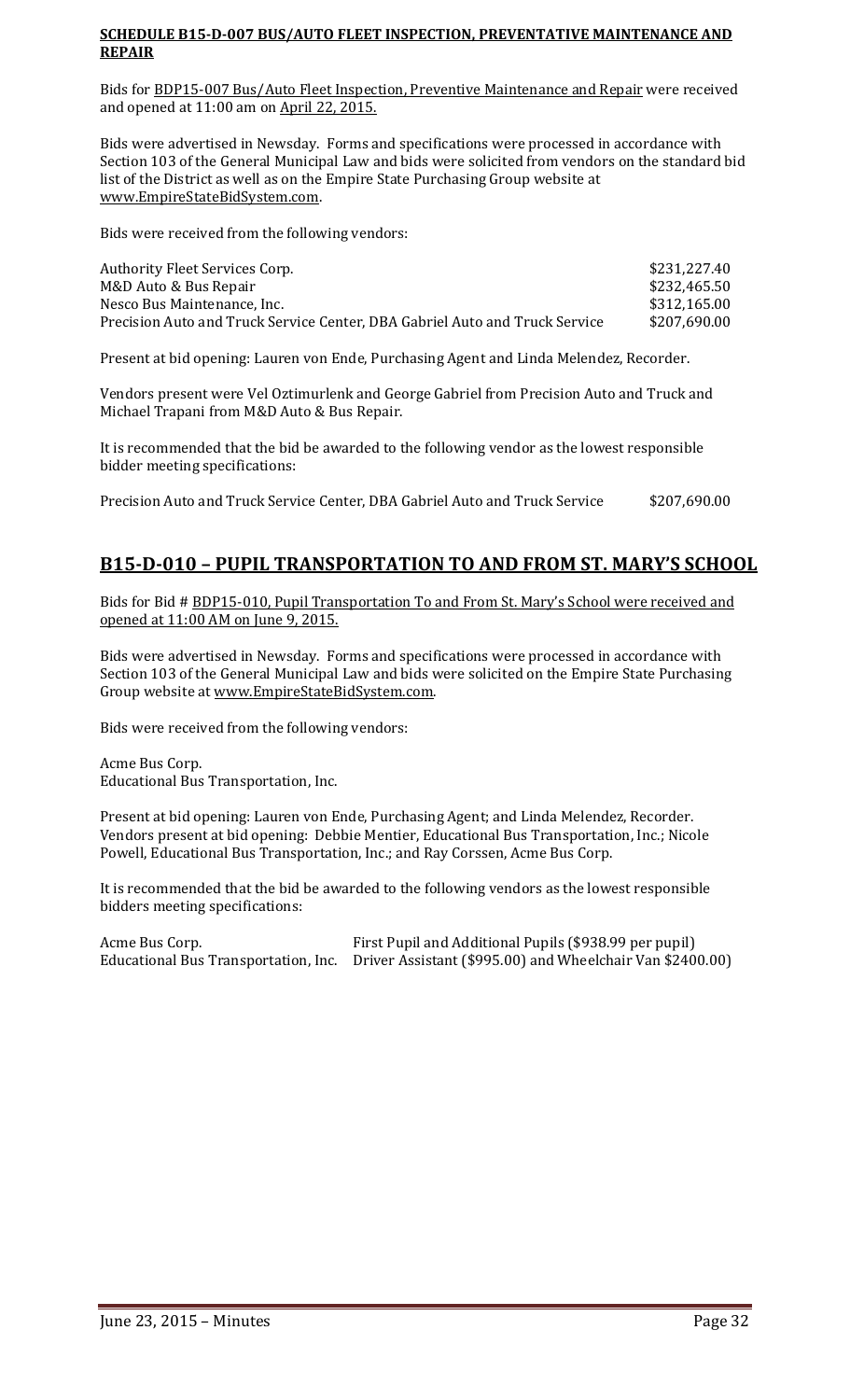## **B15-D-011 2014/15 CAPITAL IMPROVEMENT PLAN**

Bids for Bid # BDP15-011, 2014/2015 Capital Improvement Program were received and opened at 11:00 AM on June 18, 2015.

Bids were advertised in Newsday. Forms and specifications were processed in accordance with Section 103 of the General Municipal Law and bids were solicited on the Empire State Purchasing Group website at [www.EmpireStateBidSystem.com.](http://www.empirestatebidsystem.com/)

| Bids were received from the following vendors for Contract No. 2 - Swimming Pool |          |
|----------------------------------------------------------------------------------|----------|
| Reconstruction:                                                                  |          |
| BWP General Construction, Inc.                                                   | \$75,000 |
| Mount Olympos Restoration Inc.                                                   | \$43,000 |
| <b>Norberto Construction</b>                                                     | \$67,500 |
| <b>Patriot Organization</b>                                                      | \$68,000 |

| Bids were received from the following vendors for Contract No. 3 - General Construction: |           |
|------------------------------------------------------------------------------------------|-----------|
| <b>Benchmark Construction Group</b>                                                      | \$187,950 |
| BWP General Construction, Inc.                                                           | \$119,000 |
| Mount Olympos Restoration Inc.                                                           | \$83,000  |
| <b>Patriot Organization</b>                                                              | \$49,000  |
| Valco, Inc.                                                                              | \$111,400 |
| WJ Northridge                                                                            | \$118,000 |
|                                                                                          |           |

Bids were received from the following vendors for Contract No. 4 - Plumbing Reconstruction: Ambrosio & Co., Inc. \$66,900<br>ARA Plumbing \$78,857 ARA Plumbing

| Bids were received from the following vendors for Contract No. 5 - Electrical Reconstruction: |
|-----------------------------------------------------------------------------------------------|
| \$59,500                                                                                      |
| \$54,473                                                                                      |
| \$64,470                                                                                      |
| \$54,630                                                                                      |
| \$59,000                                                                                      |
| \$92,900                                                                                      |
| \$44,272                                                                                      |
|                                                                                               |

Present at bid opening: John Grillo, Architect; Kirk Gostkowski, Director of Facilities and Linda Melendez, Recorder. Vendors present at bid opening: Victoria Pannell, Norberto Construction; Robert Santella, Telsan Electric; John Cerrito, CDJ Electric; R. Holmes, Eldor Contracting; Andreas Savvides, Benchmark Construction; Corey Henlein, WJ Northridge; Sandro Ortiz, Mainline Electric; Kevin McCue, C.I.S.; Chris Brode, ARA Plumbing; Daniel Superdock, Roland's Electric; Tina Kocoris, Mt. Olympos Restoration, Inc.; Joe Ragolia, Palace Electric; Umer Javed, BWP General Construction, Inc.; and Jonathan Singer, Patriot Organization.

It is recommended that the bid be awarded to the following vendors as the lowest responsible bidders meeting specifications:

| Contract No. 2 – Swimming Pool Reconstruction<br>\$43,000 | Mt. Olympos Restoration Inc.                                                                                                          |
|-----------------------------------------------------------|---------------------------------------------------------------------------------------------------------------------------------------|
| Contract No. 3 – General Construction                     | We are still reviewing the bid<br>received from The Patriot<br>Organization.<br>No recommendation for Contract<br>No. 3 at this time. |
| Contract No. 4 – Plumbing Reconstruction<br>\$66,900      | Ambrosio & Company, Inc.                                                                                                              |
| Contract No. 5 – Electrical Reconstruction<br>\$44,272    | Telsan Electric, Inc.                                                                                                                 |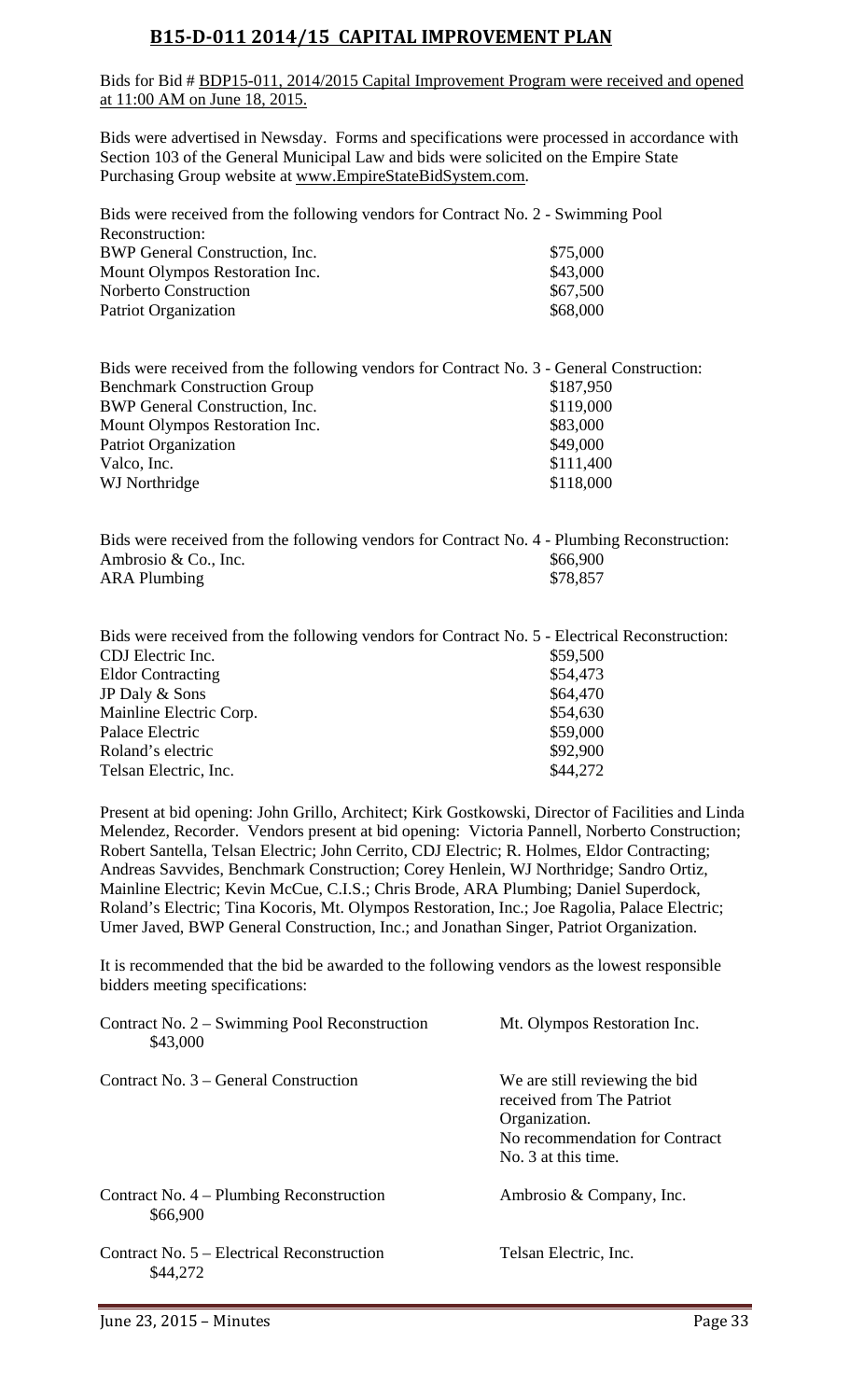## **B15-D-012 2014/15 & 2015/16 CAPITAL IMPROVEMENT PLAN**

Bids for Bid # BDP15-012; 2014/2015 & 2015/2016 Capital Improvement Program – Contract No. 1 Asbestos Abatement opened at 11:00 AM on June 16, 2015.

Bids were advertised in Newsday. Forms and specifications were processed in accordance with Section 103 of the General Municipal Law and bids were solicited on the Empire State Purchasing Group website at [www.EmpireStateBidSystem.com.](http://www.empirestatebidsystem.com/)

Bids were received from the following vendors for Contract No.1 for John F. Kennedy School:

| GK Contractors, LLC      | \$97,900.00  |
|--------------------------|--------------|
| <b>JBH Environmental</b> | \$138,798.00 |
| <b>Branch Services</b>   | \$86,999.00  |

Present at bid opening: John Grillo, Architect, Linda Melendez, Recorder. Vendors present at bid opening: Sean Hershkowitz, Branch Services, Inc., Lindsay Mirkin, JBH Environmental, Kevin McCue, GK Contractors, LLC.

It is recommended that the bid be awarded to the following vendors as the lowest responsible bidders meeting specifications:

Contract No. 1 Branch Services, Inc.:

Work Location No. 1 – 2014/15 Capital Improvement Program: \$45,000<br>Work Location No. 2 – 2015/16 Capital Improvement Program: \$41,999 Work Location No. 2 - 2015/16 Capital Improvement Program:

Total Both Work Locations: \$86,999

## **SCHEDULE 15-E-386 - EXPLANATION OF BUDGETARY TRANSFERS**

T14, T15

## **SCHEDULE 15-F- 270 & 271 - CONTRACT REPORTS**

## **SCHEDULE 5-H-15 – HOME TEACHING (regular & S/E)**  (Confidential)

## **SCHEDULE 5-S-15 – SPECIAL TRANSPORTATION**  (Confidential)

## **SCHEDULE 5-SE-15 - COMMITTEE RECOMMENDATIONS** (Confidential)